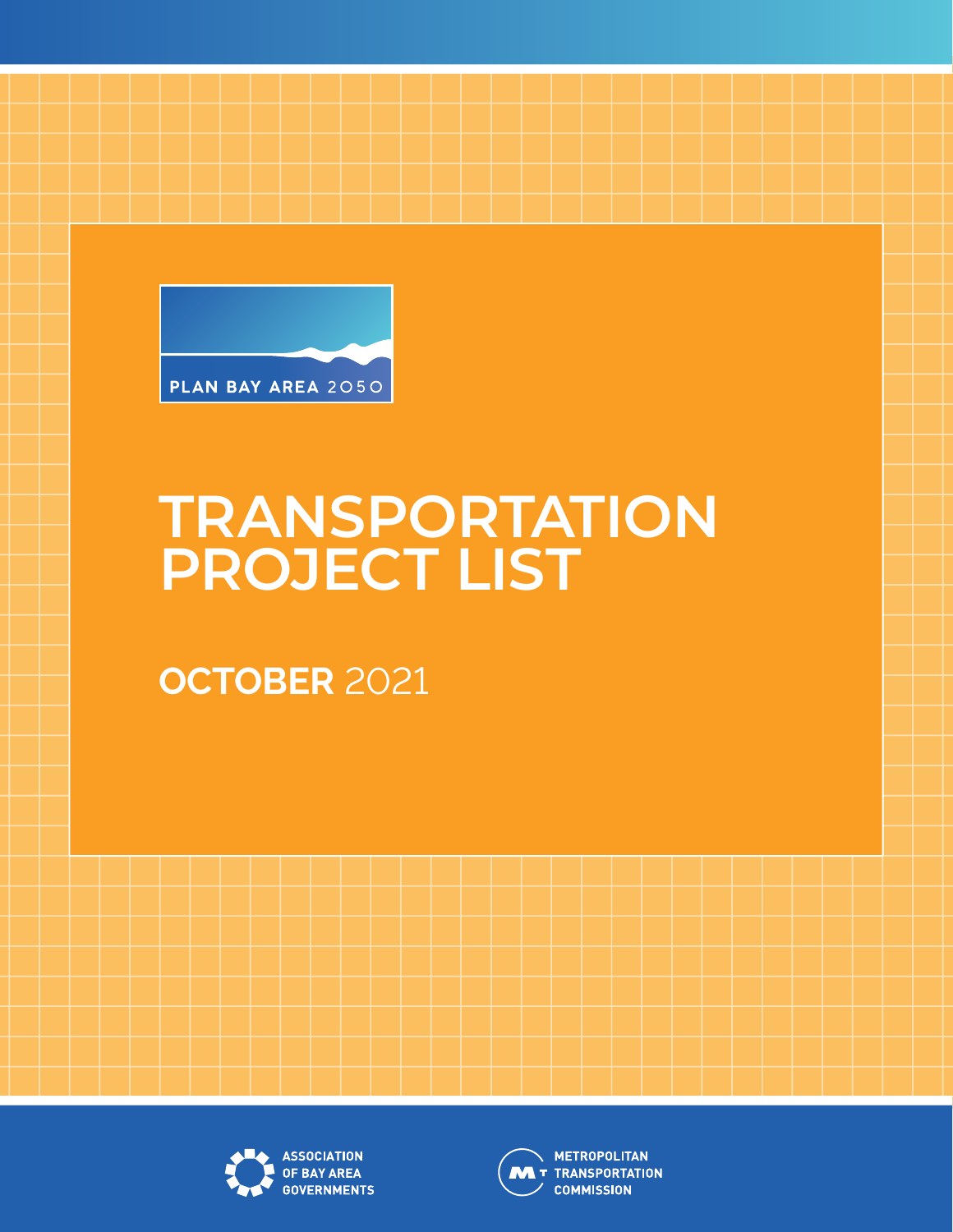## **Metropolitan Transportation Commission**

**Alfredo Pedroza, Chair** Napa County and Cities

**Nick Josefowitz, Vice Chair** San Francisco Mayor's Appointee

**Margaret Abe-Koga** Cities of Santa Clara County

**Eddie H. Ahn** San Francisco Bay Conservation and Development Commission

**David Canepa** San Mateo County

**Cindy Chavez** Santa Clara County

**Damon Connolly** Marin County and Cities

**Carol Dutra-Vernaci** Cities of Alameda County

**Dina El-Tawansy** California State Transportation Agency

**Victoria Fleming** Sonoma County and Cities

**Dorene M. Giacopini** U.S. Department of Transportation

**Federal D. Glover** Contra Costa County

**Sam Liccardo** San José Mayor's Appointee

**Nate Miley** Alameda County

**Gina Papan** Cities of San Mateo County

**David Rabbitt** Association of Bay Area Governments

**Hillary Ronen** City and County of San Francisco

**Libby Schaaf** Oakland Mayor's Appointee

**James P. Spering** Solano County and Cities

**Amy R. Worth** Cities of Contra Costa County

**Vacant** U.S. Department of Housing and Urban Development

## **Association of Bay Area Governments**

**Jesse Arreguín, President** Mayor, City of Berkeley

**Belia Ramos, Vice President** Supervisor, County of Napa

**David Rabbitt, Immediate Past President** Supervisor, County of Sonoma

#### **County Representatives**

**Candace Andersen**  Supervisor, County of Contra Costa

**David Canepa** Supervisor, County of San Mateo

**Cindy Chavez** Supervisor, County of Santa Clara

**Otto Lee** Supervisor, County of Santa Clara

**Gordon Mar** Supervisor, City and County of San Francisco

**Rafael Mandelman** Supervisor, City and County of San Francisco

**Nate Miley** Supervisor, County of Alameda

**Karen Mitchoff** Supervisor, County of Contra Costa

**Stephanie Moulton-Peters** Supervisor, County of Marin

**James P. Spering** Supervisor, County of Solano

**Vacant** County of Alameda

**Vacant** County of San Mateo

#### **City Representatives**

**Susan Adams** Councilmember, City of Rohnert Park

**Nikki Fortunato Bas** Councilmember, City of Oakland

**London Breed** Mayor, City and County of San Francisco

**Tom Butt** Mayor, City of Richmond

**Pat Eklund** Mayor, City of Novato

**Maya Esparza** Councilmember, City of San José

**Carroll Fife** Councilmember, City of Oakland

**Neysa Fligor** Mayor, City of Los Altos

**Leon Garcia** Mayor, City of American Canyon

**Liz Gibbons** Mayor, City of Campbell

**Giselle Hale** Vice Mayor, City of Redwood City

**Barbara Halliday** Mayor, City of Hayward

**Rich Hillis** Planning Director, City and County of San Francisco

**Dave Hudson** Mayor, City of San Ramon

**Matthew Mahan** Councilmember, City of San José

**Raul Peralez** Councilmember, City of San José

**Carlos Romero** Mayor, City of East Palo Alto

**Loren Taylor** Councilmember, City of Oakland

**Lori Wilson** Mayor, City of Suisun City

**Vacant** City and County of San Francisco (Mayor's Appointee)

#### **Advisory Member**

**Jayne Battey** Board Member, San Francisco Bay Regional Water Quality Control Board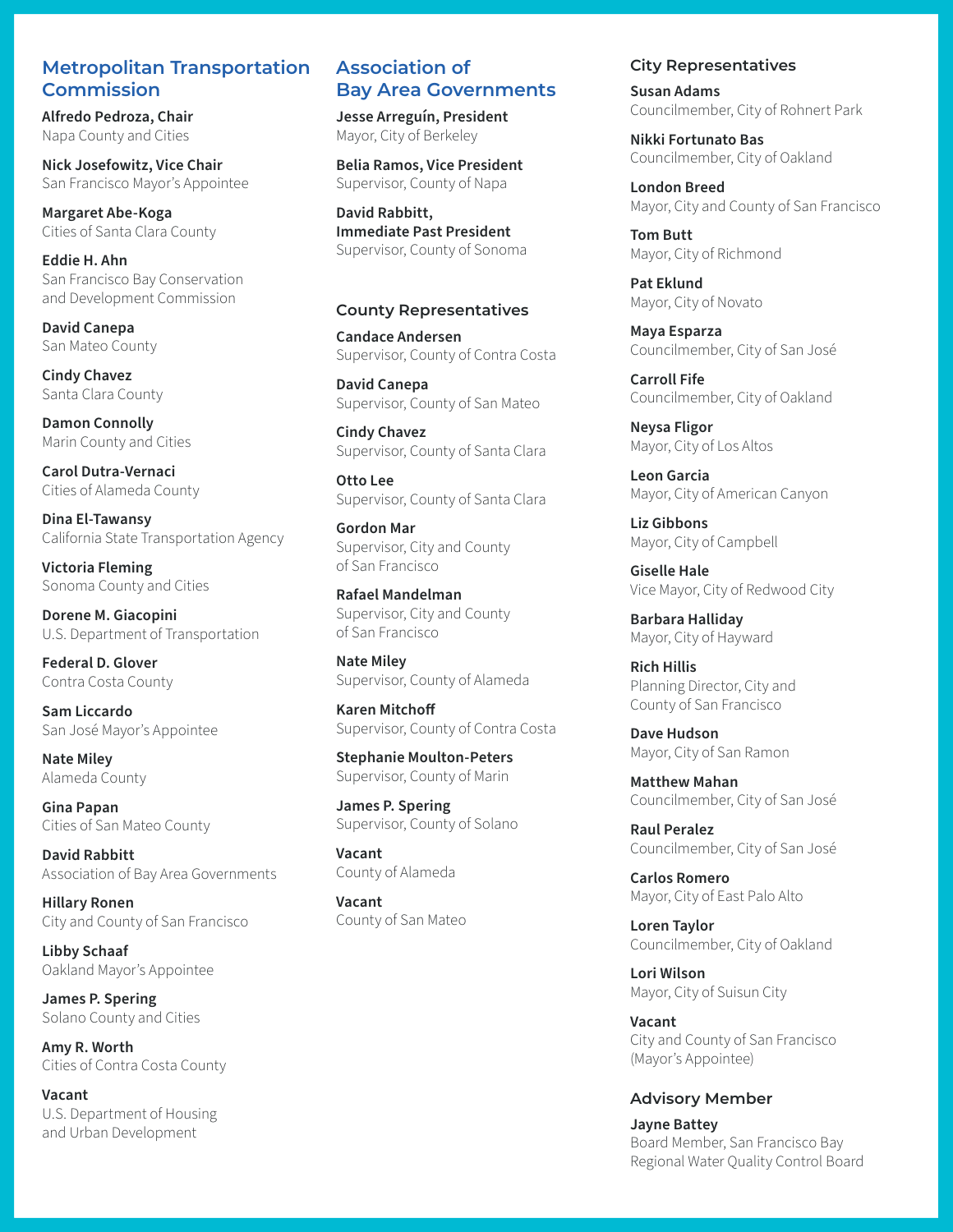# PROJECT STAFF

Dave Vautin **Plan Bay Area 2050 Project Manager** 

Adam Noelting **Transportation Project List Project Manager**

Raleigh McCoy and Anup Tapase **Transportation Project List Contributors** 

# ACKNOWLEDGEMENTS

Miguel A. Osorio **Cover Design**

Julie Teglovic **Editor**



375 Beale Street, Suite 700 OF BAY AREA San Francisco, CA 94105-2066 GOVERNMENTS [abag.ca.gov](http://www.abag.ca.gov) | 415.820.7900



**METROPOLITAN COMMISSION** 

375 Beale Street, Suite 800 **M** T TRANSPORTATION San Francisco, CA 94105-2066 [mtc.ca.gov](http://www.mtc.ca.gov) | 415.778.6700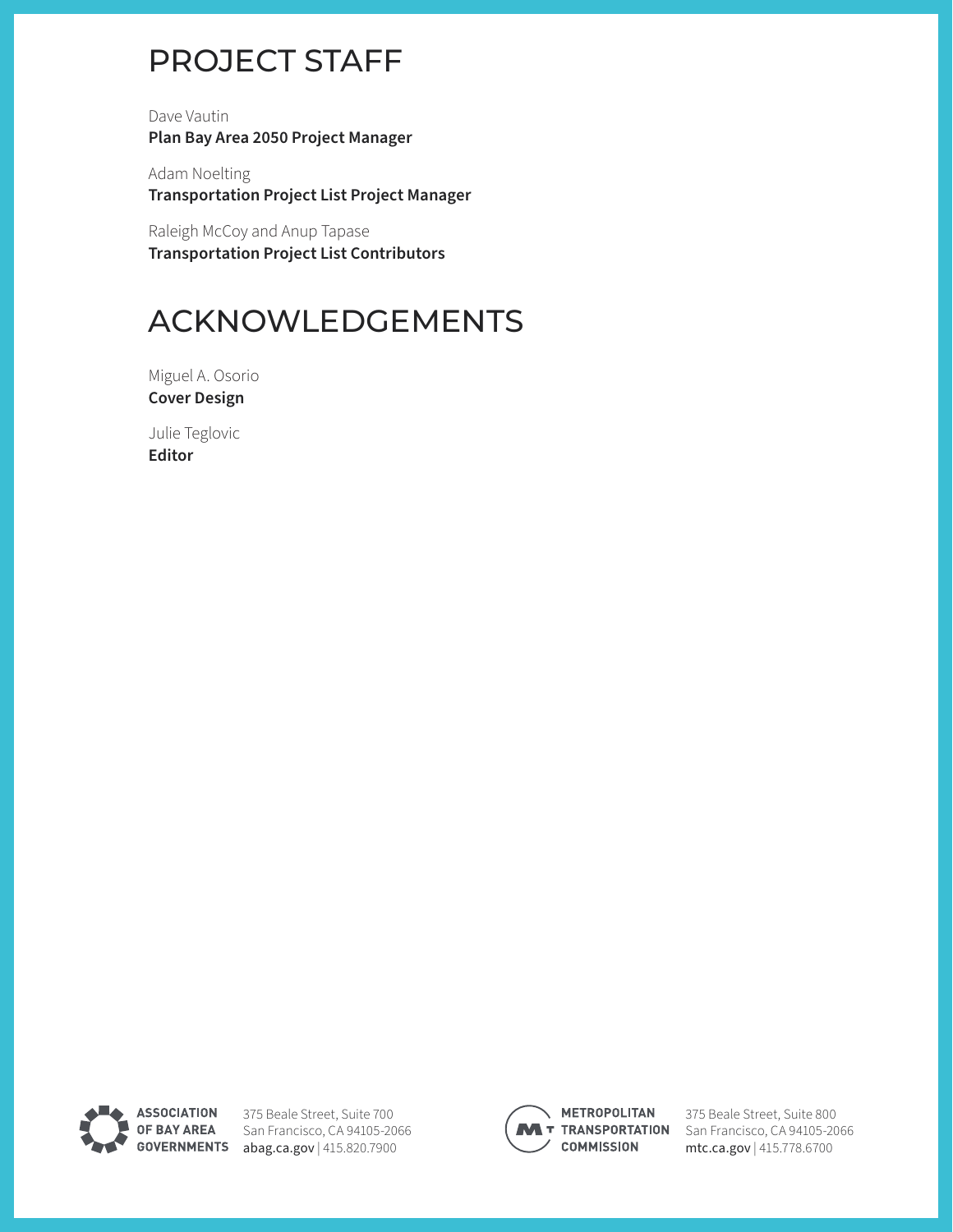| Blueprint<br>Strategy | <b>RTPID</b> | Title                                                                                           | Scope                                                                                                                                                                                                                                                                                                                                                                                                                                                                                                                                                                                                                                                                                                                                                                                                                                                                                                                               | County   | Open<br>Period <sup>1</sup> | Cost/<br>Funding <sup>2</sup><br>(millions, YOE) |
|-----------------------|--------------|-------------------------------------------------------------------------------------------------|-------------------------------------------------------------------------------------------------------------------------------------------------------------------------------------------------------------------------------------------------------------------------------------------------------------------------------------------------------------------------------------------------------------------------------------------------------------------------------------------------------------------------------------------------------------------------------------------------------------------------------------------------------------------------------------------------------------------------------------------------------------------------------------------------------------------------------------------------------------------------------------------------------------------------------------|----------|-----------------------------|--------------------------------------------------|
| T01                   | 21-T01-001   | Operate & Maintain the<br>Existing System   Baseline<br>  Regional                              | This program includes funding to operate the Bay Area's baseline transit services. Improvements include<br>Public Transit Service Levels operations, routine preventative maintenance, and investments to restore transit service hours to 2019 levels.                                                                                                                                                                                                                                                                                                                                                                                                                                                                                                                                                                                                                                                                             | Regional | Various                     | \$211,000                                        |
| T01                   | 21-T01-002   | Operate & Maintain the<br>Existing System   Public<br>Transit Capital Assets  <br>Regional      | This program includes funding to maintain and replace the Bay Area's baseline transit capital assets.<br>Improvements include vehicle rehabilitation or replacement; reconstruction or renovation of transit buildings and<br>structures; and rehabilitation or reconstruction of track.                                                                                                                                                                                                                                                                                                                                                                                                                                                                                                                                                                                                                                            | Regional | Various                     | \$59,500                                         |
| T01                   | 21-T01-003   | Operate & Maintain the<br>Existing System   Local<br>Streets & Roads   Regional                 | This program includes funding to operate and maintain the Bay Area's local streets and roads. Improvements<br>include routine patching and pothole repair; sweeping and cleaning; signal operations; lighting; resurfacing and/or<br>rehabilitation with no new capacity; preventative maintenance; striping improvements for bicycle and/or<br>pedestrian facilities; and emergency repair.                                                                                                                                                                                                                                                                                                                                                                                                                                                                                                                                        | Regional | Various                     | \$61,900                                         |
| T01                   | 21-T01-004   | Operate & Maintain the<br>Existing System   Local<br>Bridges   Regional                         | This program includes funding to operate and maintain the Bay Area's local bridges. Improvements include bridge<br>rehabilitation, replacement or retrofitting with no new capacity.                                                                                                                                                                                                                                                                                                                                                                                                                                                                                                                                                                                                                                                                                                                                                | Regional | Various                     | \$2,550                                          |
| T01                   | 21-T01-005   | Operate & Maintain the<br>Existing System   Toll<br>Bridges   Regional                          | This program includes funding to operate and maintain the Bay Area's seven state-owned toll bridges and generally<br>implement the region's Toll Bridge Program. Improvements include toll bridge rehabilitation, replacement or<br>retrofitting with no new capacity, and toll operations.                                                                                                                                                                                                                                                                                                                                                                                                                                                                                                                                                                                                                                         | Regional | Various                     | \$21,900                                         |
| T01                   | 21-T01-006   | Operate & Maintain the<br>Existing System   Highways<br>Regional                                | This program includes funding to operate and maintain the Bay Area's state highways and generally implement the<br>State Highway Operation and Protection Program (SHOPP). Improvements include resurfacing and/or<br>rehabilitation with no new capacity; preventative maintenance; striping improvements for bicycle and/or<br>pedestrian facilities; and emergency repair.                                                                                                                                                                                                                                                                                                                                                                                                                                                                                                                                                       | Regional | Various                     | \$24,400                                         |
| T01                   | 21-T01-007   | Other Investments to<br>Operate & Maintain the<br>Existing System   Regional                    | This program includes funding to implement other programmatic investments to operate and maintain the Bay<br>Area's transportation systems. This program generally implements county, transit agency and other local programs<br>and initiatives to improve upon baseline transit conditions. Improvements include resurfacing and/or<br>rehabilitation of local streets and roads; construction of new bus or rail storage/maintenance facilities; and<br>modernization or minor expansions of transit structures and facilities outside existing right-of-way, such as<br>stations or rail yards. Example investments include implementation of BART's Hayward Maintenance Complex,<br>Electrical & Mechanical Infrastructure Program, Security Program, and Seismic Retrofit Program; Marin Transit's<br>Operations & Maintenance Facility; VINE's Maintenance Facility; and the Caldecott Tunnel (Bore 1 & 2)<br>Modernization. | Regional | Various                     | \$8,051                                          |
| T <sub>0</sub> 2      | 21-T02-008   | Community-Led<br>Transportation<br>Enhancements in Equity<br>Priority Communities  <br>Regional | This program includes funding to implement transportation priorities identified by the Bay Area's Equity Priority<br>Communities. Improvements could include lighting and safety measures; improvements to transit stations and<br>stops; active transportation infrastructure; and subsidies for shared mobility, like bike share or car share.                                                                                                                                                                                                                                                                                                                                                                                                                                                                                                                                                                                    | Regional | Various                     | \$8,000                                          |
| T03                   | 21-T03-009   | Seamless Mobility<br>Enhancements   Regional                                                    | This program includes funding to deploy a smartphone app for trip planning, payment and real-time passenger<br>information, and to implement county, transit agency and other local station access and mobility programs and<br>initiatives. Improvements include bus stop modernization; small passenger shelters and information kiosks;<br>transfer centers; and station access improvements, including wayfinding signage.                                                                                                                                                                                                                                                                                                                                                                                                                                                                                                      | Regional | Various                     | \$3,399                                          |
| T04                   | 21-T04-010   | Regional Transit Fare Policy<br>  Regional                                                      | This program includes funding to implement a streamlined fare structure across the Bay Area's transit operators<br>and replace operator-specific fare programs with an integrated regional fare structure and means-based fare<br>discount.                                                                                                                                                                                                                                                                                                                                                                                                                                                                                                                                                                                                                                                                                         | Regional | Various                     | \$10,000                                         |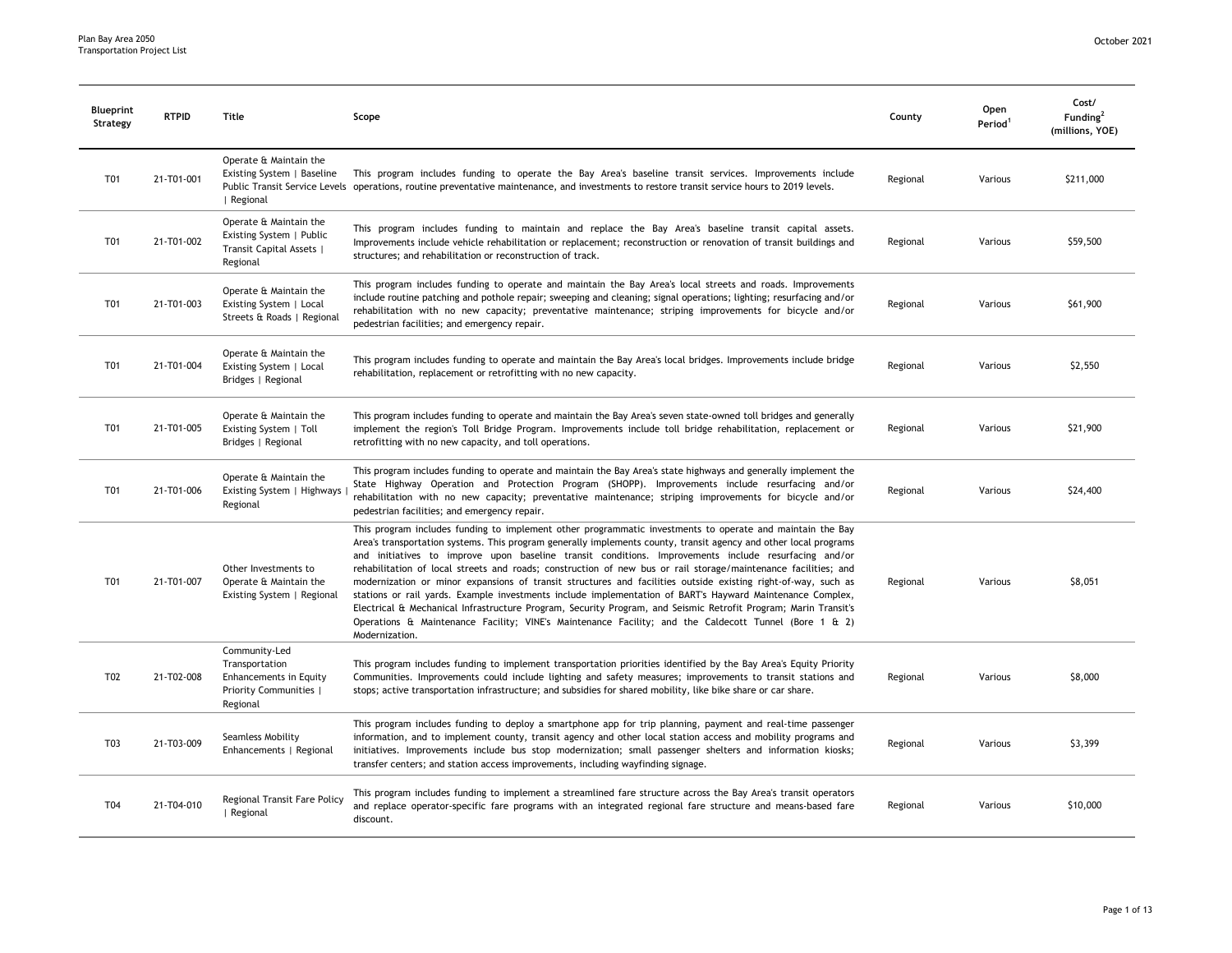| <b>Blueprint</b><br>Strategy | <b>RTPID</b> | Title                                                                  | Scope                                                                                                                                                                                                                                                                                                                                                                                                                                                                                                                   | County        | Open<br>Period <sup>1</sup> | Cost/<br>Funding <sup>2</sup><br>(millions, YOE) |
|------------------------------|--------------|------------------------------------------------------------------------|-------------------------------------------------------------------------------------------------------------------------------------------------------------------------------------------------------------------------------------------------------------------------------------------------------------------------------------------------------------------------------------------------------------------------------------------------------------------------------------------------------------------------|---------------|-----------------------------|--------------------------------------------------|
| T04                          | 21-T04-011   | Local Transit Fare Policy  <br>Regional                                | This program includes funding to implement county, transit agency and other local programs and initiatives to<br>implement discount transit fare programs. This program includes funding to implement VTA's Measure B Affordable<br>Fare Program.                                                                                                                                                                                                                                                                       | Regional      | Various                     | \$44                                             |
| T05                          | 21-T05-012   | Per-Mile Tolling   Regional                                            | This program includes funding to implement toll infrastructure, such as toll gantries, to collect per-mile tolls<br>charged to vehicles on the Bay Area's congested freeway corridors with transit alternatives. Toll corridors include:<br>1-80 (ALA, CC, SOL); 1-238 (ALA); 1-280 (SF, SM, SCL); 1-380 (SM); 1-580 (ALA); 1-680 (ALA, CC, SCL); 1-880 (ALA,<br>SCL); US-101 (MRN, SF, SM, SCL, SON); SR-4 (CC); SR-17 (SCL); SR-24 (ALA, CC); SR-85 (SCL); SR-87 (SCL); SR-92<br>(SM); SR-237 (SCL); and SR-242 (CC). | Multi-County  | 2021 - 2035                 | \$1,000                                          |
| T <sub>06</sub>              | 21-T06-013   | Corridor & Interchange<br>Improvements   I-80  <br>Contra Costa County | This program includes funding to implement interchange improvements at Central Ave, San Pablo Dam Rd and<br>Pinole Valley Rd.                                                                                                                                                                                                                                                                                                                                                                                           | Contra Costa  | Various                     | \$128                                            |
| T <sub>06</sub>              | 21-T06-014   | Corridor & Interchange<br>Improvements   I-80   San<br>Francisco       | This program includes funding to implement interchange improvements at Yerba Buena Island.                                                                                                                                                                                                                                                                                                                                                                                                                              | San Francisco | 2021 - 2035                 | \$281                                            |
| T <sub>06</sub>              | 21-T06-015   | Corridor & Interchange<br>Improvements   I-80  <br>Solano County       | This program includes funding to implement interchange improvements at I-680/SR-12, Redwood Pkwy and Lagoon<br>Valley Rd.                                                                                                                                                                                                                                                                                                                                                                                               | Solano        | Various                     | \$830                                            |
| T <sub>06</sub>              | 21-T06-016   | Corridor & Interchange<br>Francisco                                    | Improvements   I-280   San This program includes funding to implement interchange improvements at the Balboa Park Station area.                                                                                                                                                                                                                                                                                                                                                                                         | San Francisco | 2021 - 2035                 | \$27                                             |
| T <sub>06</sub>              | 21-T06-017   | Corridor & Interchange<br>Improvements   I-280  <br>Santa Clara County | This program includes funding to implement interchange improvements at Lawrence Expy/Stevens Creek Blvd,<br>Winchester Blvd, Wolfe Rd, Saratoga Ave, SR 85/Homestead Rd, Bird Ave, and between 3rd St and 7th St; braided<br>ramps between Foothill Expy and SR-85; and new HOV lanes between Magdalena Ave and the Santa Clara/San<br>Mateo county line.                                                                                                                                                               | Santa Clara   | Various                     | \$595                                            |
| T <sub>06</sub>              | 21-T06-018   | Corridor & Interchange<br>Improvements   I-380   San<br>Mateo County   | This program includes funding to implement interchange improvements at US-101 and El Camino Real and a new<br>eastbound freeway lane between I-280 and El Camino Real.                                                                                                                                                                                                                                                                                                                                                  | San Mateo     | 2021 - 2035                 | \$47                                             |
| T <sub>06</sub>              | 21-T06-019   | Corridor & Interchange<br>Improvements   I-580  <br>Alameda County     | This program includes funding to implement Design Alternatives Assessments between the Bay Bridge Toll Plaza<br>and SR-238; for interchange improvements at Hacienda Dr, Fallon Rd/El Charro Rd, Santa Rita Rd/Tassajara Rd,<br>Greenville Rd, Isabel Ave/SR-84, First Street, and Vasco Rd; and funding for a planning study to scope interchange<br>improvements at I-680.                                                                                                                                            | Alameda       | Various                     | \$576                                            |
| T <sub>06</sub>              | 21-T06-020   | Corridor & Interchange<br>Improvements   I-580                         | This program includes funding to implement improvements to east side bridge access. It also reserves funding to<br>implement permanent recommendations based on the third eastbound freeway lane pilot project and the<br>Richmond-San Rafael Bridge westbound bicycle/pedestrian path pilot project.                                                                                                                                                                                                                   | Multi-County  | 2021 - 2035                 | \$173                                            |
| T <sub>06</sub>              | 21-T06-021   | Corridor & Interchange<br>Improvements   I-680  <br>Alameda County     | This program includes funding to implement interchange improvements at Stoneridge Dr and Sunol Blvd.                                                                                                                                                                                                                                                                                                                                                                                                                    | Alameda       | 2036 - 2050                 | \$94                                             |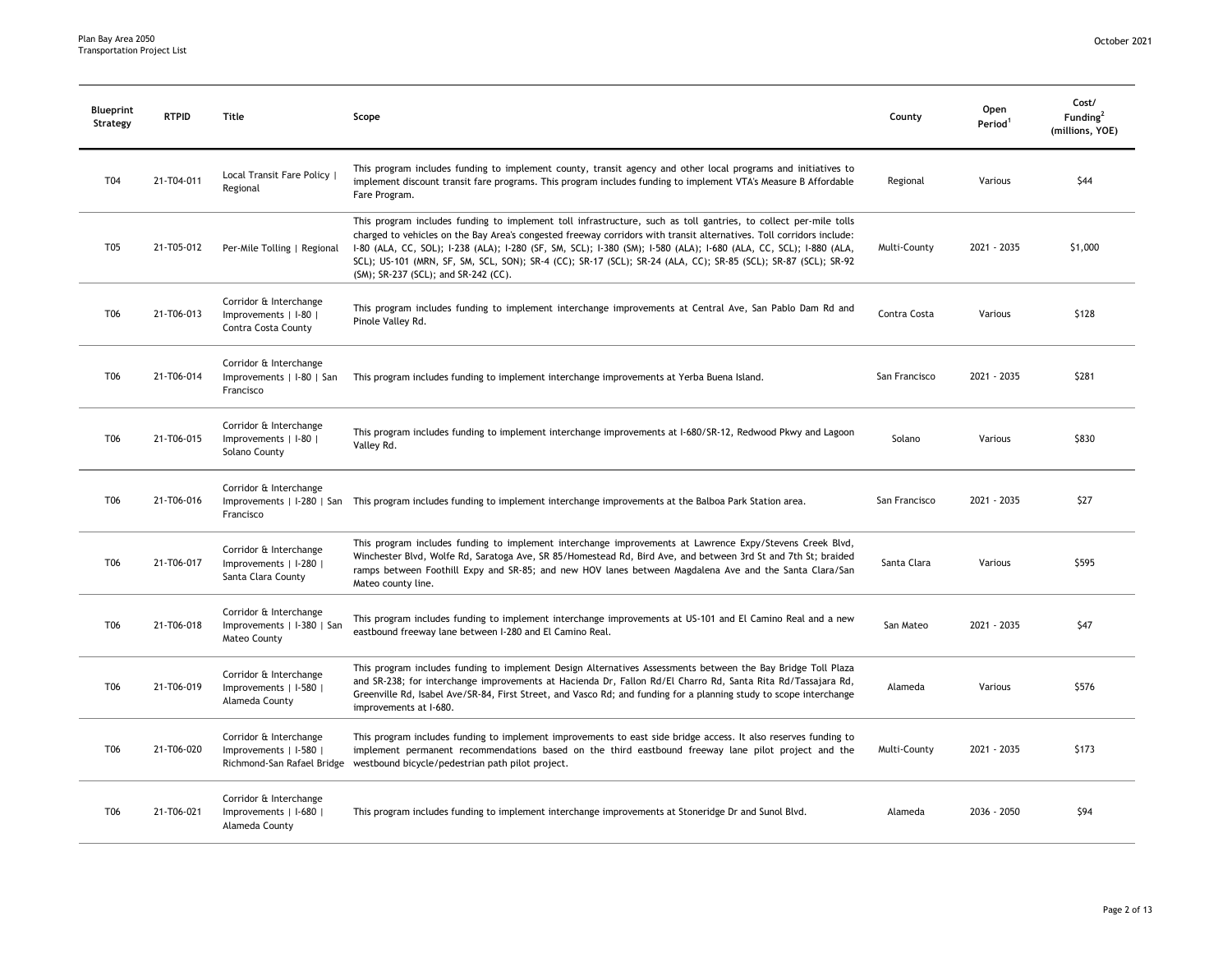| <b>Blueprint</b><br>Strategy | <b>RTPID</b> | Title                                                                   | Scope                                                                                                                                                                                                                                                                                                                                                                                                                                      | County       | Open<br>Period <sup>1</sup> | Cost/<br>Funding <sup>2</sup><br>(millions, YOE) |
|------------------------------|--------------|-------------------------------------------------------------------------|--------------------------------------------------------------------------------------------------------------------------------------------------------------------------------------------------------------------------------------------------------------------------------------------------------------------------------------------------------------------------------------------------------------------------------------------|--------------|-----------------------------|--------------------------------------------------|
| T06                          | 21-T06-022   | Corridor & Interchange<br>Improvements   I-680  <br>Contra Costa County | This program includes funding to implement interchange improvements at SR-4, as well as and new auxiliary lanes<br>between Rudgear Rd and El Cerro Blvd and between Bollinger Canyon Rd and Alcosta Blvd.                                                                                                                                                                                                                                  | Contra Costa | Various                     | \$473                                            |
| T06                          | 21-T06-023   | Corridor & Interchange<br>Improvements   I-680  <br>Santa Clara County  | This program includes funding to implement interchange improvements at Montague Expy, Alum Rock Ave and<br>McKee Rd.                                                                                                                                                                                                                                                                                                                       | Santa Clara  | 2036 - 2050                 | \$97                                             |
| T06                          | 21-T06-024   | Corridor & Interchange<br>Improvements   I-880  <br>Alameda County      | This program includes funding to implement interchange improvements between Oak St and Broadway, Whipple<br>Rd and Industrial Pkwy, Winton Ave and A St, 23rd Ave and 29th Ave, and 42nd Ave and High St.                                                                                                                                                                                                                                  | Alameda      | 2021 - 2035                 | \$637                                            |
| T06                          | 21-T06-025   | Corridor & Interchange<br>Improvements   I-880  <br>Santa Clara County  | This program includes funding to implement interchange improvements at Montague Expy.                                                                                                                                                                                                                                                                                                                                                      | Santa Clara  | 2036 - 2050                 | \$19                                             |
| T06                          | 21-T06-026   | Corridor & Interchange<br>Improvements   US-101  <br>Marin County       | This program includes funding to implement interchange improvements at 1-580 and a new southbound HOV lane<br>between Novato and the Sonoma/Marin county line ("Marin-Sonoma Narrows").                                                                                                                                                                                                                                                    | Marin        | 2021 - 2035                 | \$312                                            |
| T06                          | 21-T06-027   | Corridor & Interchange<br>Improvements   US-101  <br>San Mateo County   | This program includes funding to implement interchange improvements at SR-92, 3rd Ave, Holly St, Peninsula Ave,<br>Produce Ave, Sierra Point Pkwy, University Ave, Willow Rd, and Woodside Rd; and funding for a planning study to<br>scope interchange improvements at Candlestick.                                                                                                                                                       | San Mateo    | 2021 - 2035                 | \$901                                            |
| T06                          | 21-T06-028   | Corridor & Interchange<br>Improvements   US-101  <br>Santa Clara County | This program includes funding to implement interchange improvements at SR-25, SR-237, Blossom Hill Rd, Buena<br>Vista Ave, Ellis St, Mabury Rd/Taylor St, Mathilda Ave, Moffett Blvd, Montague Expy, Old Oakland Rd, Shoreline<br>Blvd, Trimble Rd/De La Cruz Blvd/Central Expy, Zanker Rd/Skyport Dr/Fourth St, and between San Antonio Rd and<br>Charleston Rd/Rengstorff Ave; and ramp metering improvements in Morgan Hill and Gilroy. | Santa Clara  | Various                     | \$1,170                                          |
| T06                          | 21-T06-029   | Corridor & Interchange<br>Improvements   US-101  <br>Sonoma County      | This program includes funding to implement interchange improvements at Arata Ln, Hearn Ave, Railroad Ave, and<br>Rainier Ave and new HOV lanes through Petaluma ("Marin-Sonoma Narrows").                                                                                                                                                                                                                                                  | Sonoma       | 2021 - 2035                 | \$239                                            |
| T06                          | 21-T06-030   | Corridor & Interchange<br>Improvements   SR-1   San<br>Mateo County     | This program includes funding to implement interchange improvements at Manor Dr and safety and operational<br>improvements in Half Moon Bay and between Half Moon Bay and Pacifica.                                                                                                                                                                                                                                                        | San Mateo    | 2021 - 2035                 | \$134                                            |
| T06                          | 21-T06-031   | Corridor & Interchange<br>Improvements   SR-4  <br>Contra Costa County  | This program includes funding to implement Integrated Corridor Mobility between I-80 and SR-160 and operational<br>improvements between Port Chicago Hwy and San Marcos Blvd/Willow Pass Rd.                                                                                                                                                                                                                                               | Contra Costa | Various                     | \$259                                            |
| T06                          | 21-T06-032   | Corridor & Interchange<br>Improvements   SR-17  <br>Santa Clara County  | This program includes funding to implement interchange improvements at SR-9.                                                                                                                                                                                                                                                                                                                                                               | Santa Clara  | 2021 - 2035                 | \$50                                             |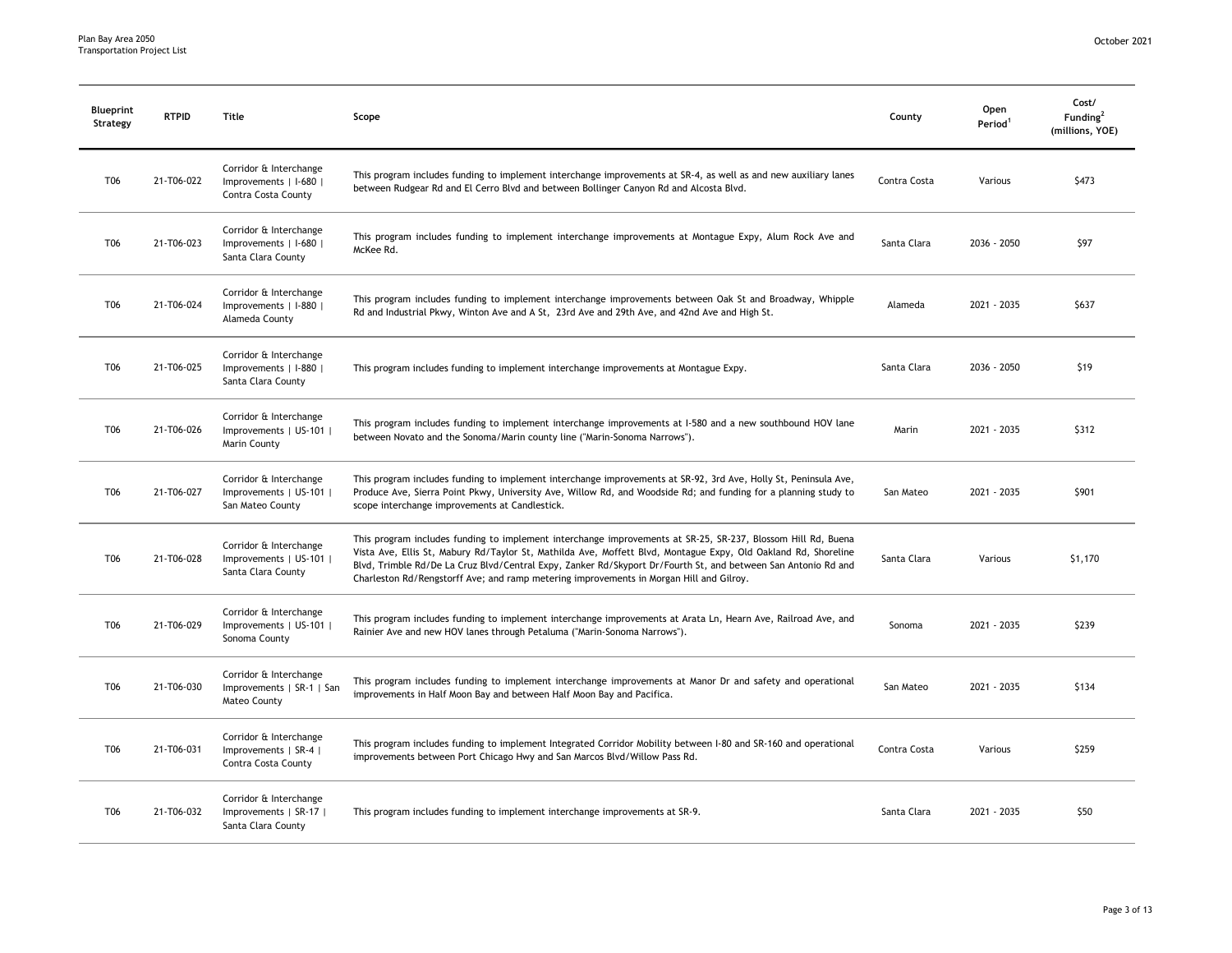| <b>Blueprint</b><br>Strategy | <b>RTPID</b> | Title                                                                   | Scope                                                                                                                                                                                                                                                                                                                                                                                                                                        | County       | Open<br>Period <sup>1</sup> | Cost/<br>Funding <sup>2</sup><br>(millions, YOE) |
|------------------------------|--------------|-------------------------------------------------------------------------|----------------------------------------------------------------------------------------------------------------------------------------------------------------------------------------------------------------------------------------------------------------------------------------------------------------------------------------------------------------------------------------------------------------------------------------------|--------------|-----------------------------|--------------------------------------------------|
| T06                          | 21-T06-033   | Corridor & Interchange<br>Improvements   SR-24  <br>Contra Costa County | This program includes funding to implement interchange improvements at Camino Pablo and a new eastbound<br>auxiliary lane between Wilder Rd and Camino Pablo.                                                                                                                                                                                                                                                                                | Contra Costa | 2036 - 2050                 | \$40                                             |
| T06                          | 21-T06-034   | Corridor & Interchange<br>Improvements   SR-29  <br>Napa County         | This program includes funding to implement interchange improvements at SR-221 ("Soscol Junction"), Lincoln Ave,<br>Madison St, Trower Ave, and Airport Blvd ("Airport Junction"); operational and multimodal improvements between<br>Napa Junction and American Canyon Rd; and new highway lanes between SR-37 and American Canyon.                                                                                                          | Napa         | Various                     | \$217                                            |
| T06                          | 21-T06-035   | Corridor & Interchange<br>Improvements   SR-37  <br>Multiple            | This program includes funding to implement new HOV lanes between Mare Island and Sears Point and toll<br>infrastructure to collect tolls charged to westbound vehicles, as well as to implement express bus service between<br>Novato and Vallejo (30 minute peak headways) and other transportation demand management strategies including<br>park-and-ride facilities and bicycle and pedestrian enhancements.                             | Multi-County | 2021 - 2035                 | \$740                                            |
| T06                          | 21-T06-036   | Corridor & Interchange<br>Improvements   SR-37  <br>Solano County       | This program includes funding to implement interchange improvements at Fairgrounds Dr.                                                                                                                                                                                                                                                                                                                                                       | Solano       | 2021 - 2035                 | \$23                                             |
| T06                          | 21-T06-037   | Corridor & Interchange<br>Improvements   SR-84  <br>Alameda County      | This program includes funding to implement interchange improvements at 1-680; and new highway lanes between<br>Ruby Hill Dr and I-680.                                                                                                                                                                                                                                                                                                       | Alameda      | 2021 - 2035                 | \$244                                            |
| T06                          | 21-T06-038   | Corridor & Interchange<br>Improvements   SR-84  <br>Dumbarton Bridge    | This program includes funding to implement the Gateway 2020 Study, including access improvements to the west<br>side of the Dumbarton Bridge, and Dumbarton Corridor Transportation Studies at US-101, including phased<br>implementation of near-term recommendations and environmental studies for long-term recommendations.                                                                                                              | Multi-County | 2036 - 2050                 | \$60                                             |
| T06                          | 21-T06-039   | Corridor & Interchange<br>Improvements   SR-85  <br>Santa Clara County  | This program includes funding to implement interchange improvements at SR-237 and El Camino Real; auxiliary<br>lane improvements between El Camino Real and SR-237; and a new eastbound auxiliary lane between SR-85 and<br>Middlefield Rd.                                                                                                                                                                                                  | Santa Clara  | 2036 - 2050                 | \$80                                             |
| T06                          | 21-T06-040   | Corridor & Interchange<br>Improvements   SR-87  <br>Santa Clara County  | This program includes funding to implement interchange improvements at Capitol Expy/Narvaez Ave and<br>technology-based operational improvements between US-101 and SR-85.                                                                                                                                                                                                                                                                   | Santa Clara  | 2036 - 2050                 | \$86                                             |
| T06                          | 21-T06-041   | Corridor & Interchange<br>Improvements   SR-92  <br>Alameda County      | This program includes funding to implement interchange improvements at Clawiter Rd/Whitesell St.                                                                                                                                                                                                                                                                                                                                             | Alameda      | 2021 - 2035                 | \$40                                             |
| T06                          | 21-T06-042   | Corridor & Interchange<br>Improvements   SR-152  <br>Santa Clara County | This program includes funding for a planning study to scope a new alignment between US-101 and SR-156.                                                                                                                                                                                                                                                                                                                                       | Santa Clara  | 2021 - 2035                 | \$50                                             |
| T06                          | 21-T06-043   | Corridor & Interchange<br>Improvements   SR-237  <br>Santa Clara County | This program includes funding to implement interchange improvements at SR-85, Great American Pkwy, Lawrence<br>Expy/Caribbean Dr, Java Dr, Maude Ave, and Middlefield Rd; intersection improvements at El Camino Real/Grant<br>Rd; a new westbound auxiliary lane between McCarthy to N 1st St; new eastbound auxiliary lanes between<br>Mathilda Ave and Fair Oaks Ave; and new auxiliary lanes between Coyote Creek/Zanker Rd to N 1st St. | Santa Clara  | Various                     | \$413                                            |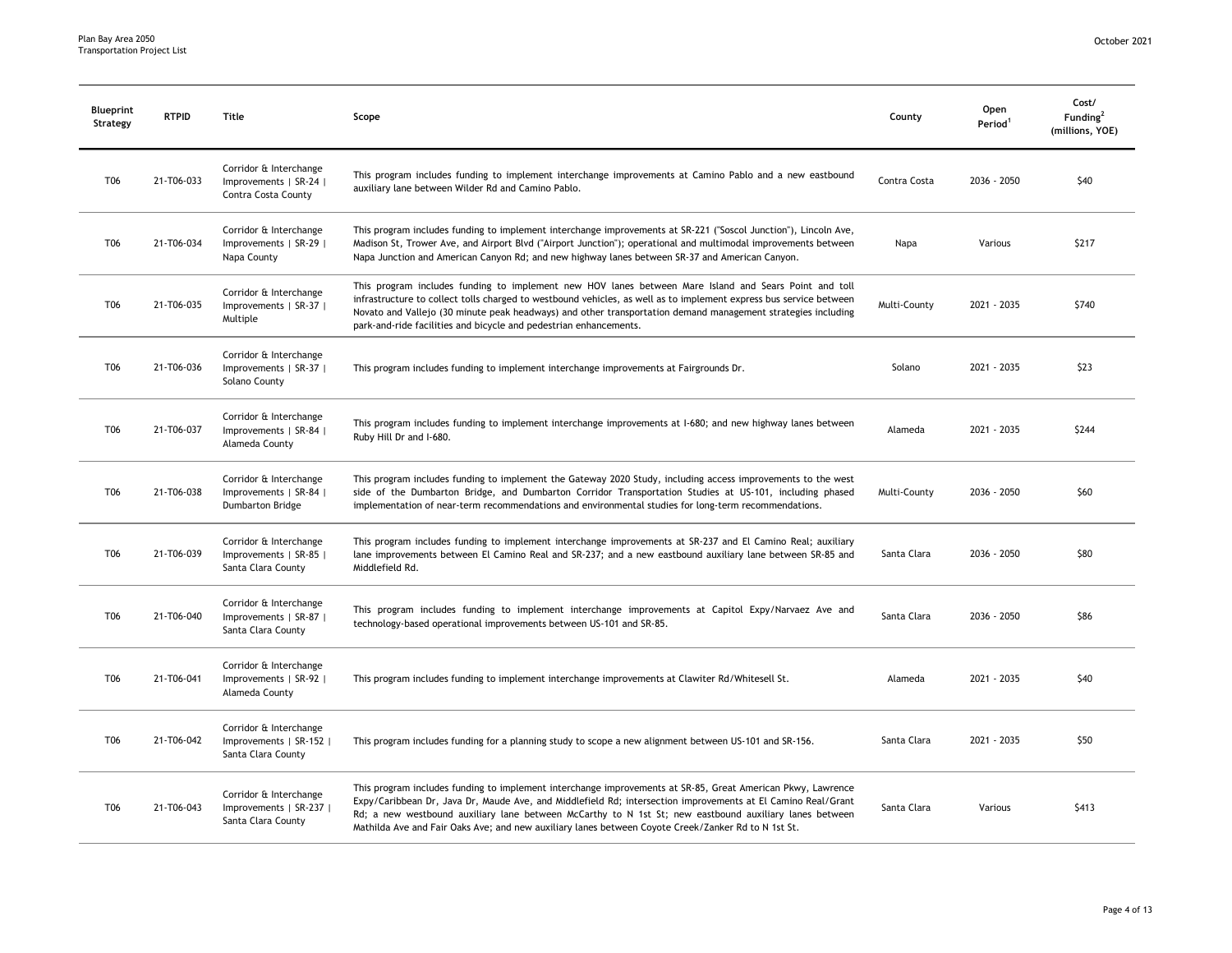| <b>Blueprint</b><br>Strategy | <b>RTPID</b> | Title                                                                                              | Scope                                                                                                                                                                                                                                                                                                                                                                                                                                                                                                                                                    | County       | Open<br>Period <sup>1</sup> | Cost/<br>Funding <sup>2</sup><br>(millions, YOE) |
|------------------------------|--------------|----------------------------------------------------------------------------------------------------|----------------------------------------------------------------------------------------------------------------------------------------------------------------------------------------------------------------------------------------------------------------------------------------------------------------------------------------------------------------------------------------------------------------------------------------------------------------------------------------------------------------------------------------------------------|--------------|-----------------------------|--------------------------------------------------|
| T06                          | 21-T06-044   | Corridor & Interchange<br>Improvements   SR-239  <br>Contra Costa County                           | This program includes funding for a planning study to scope a new alignment between Brentwood and Tracy.                                                                                                                                                                                                                                                                                                                                                                                                                                                 | Contra Costa | 2021 - 2035                 | \$30                                             |
| T <sub>06</sub>              | 21-T06-045   | Corridor & Interchange<br>Improvements   SR-242  <br>Contra Costa County                           | This program includes funding to implement interchange improvements at Clayton Rd.                                                                                                                                                                                                                                                                                                                                                                                                                                                                       | Contra Costa | 2036 - 2050                 | \$91                                             |
| T06                          | 21-T06-046   | Corridor & Interchange<br>Improvements   SR-262  <br>Alameda County                                | This program includes funding to implement interchange improvements at I-680 and new freeway lanes between I-<br>680 and I-880.                                                                                                                                                                                                                                                                                                                                                                                                                          | Alameda      | 2036 - 2050                 | \$445                                            |
| T06                          | 21-T06-047   | Corridor & Interchange<br>Improvements   New<br>Freeway   Contra Costa<br>County                   | This program includes funding to implement new freeway lanes and interchange improvements on SR-4/Vasco Rd<br>between Balfour Rd and Vasco Rd and a new 2-lane expressway between Vasco Rd and Byron Hwy.                                                                                                                                                                                                                                                                                                                                                | Contra Costa | 2036 - 2050                 | \$696                                            |
| T06                          | 21-T06-048   | Other Investments to<br>Improve Interchanges &<br><b>Address Highway Bottlenecks</b><br>  Regional | This program includes funding to implement other programmatic investments to improve interchanges and address<br>highway bottlenecks. This program generally implements county and other local programs and initiatives to<br>programmatically implement highway improvements. Improvements include interchange modifications and minor<br>lane additions or lane extensions of less than 1/4-mile (i.e., highway or freeway lane, auxiliary lane, or HOV<br>lane). Example investments include implementation of VTA's Envision Highway Minor Projects. | Regional     | Various                     | \$507                                            |
| T06                          | 21-T06-049   | Bay Area Forward Program<br>Regional                                                               | This program includes funding to implement initiatives to maximize the efficiency of freeway and arterial systems<br>through active traffic demand management and multi-modal strategies. Improvements include implementation of<br>toll bridge corridor "forward" programs, adaptive ramp metering, adaptive signal timing with transit signal<br>priority, bus on shoulder lanes, congestion pricing on toll bridge corridors, arterial first and last mile solutions,<br>and shared mobility pilot deployments.                                       | Regional     | Various                     | \$948                                            |
| T07                          | 21-T07-050   | 511 Bay Area Program  <br>Regional                                                                 | This program includes funding to support the 511 Bay Area Program, which provides multi-modal traveler<br>information.                                                                                                                                                                                                                                                                                                                                                                                                                                   | Regional     | Various                     | \$340                                            |
| T07                          | 21-T07-051   | All Electronic Tolling<br>Program   Regional                                                       | This program includes funding to support the All-Electronic Tolling Program, which converts the seven state-<br>owned toll bridges to Open Road Tolling. Improvements include procurement of a new toll system and overhead<br>gantries, improvements to roadway infrastructure to allow for high-speed tolling, and support of a regional<br>customer service center.                                                                                                                                                                                   | Regional     | Various                     | \$200                                            |
| T07                          | 21-T07-052   | Carpool/Vanpool Program  <br>Regional                                                              | This program includes funding to provide carpool-matching tools and encourage carpool behavior through<br>outreach, education, rewards, incentives and new technology.                                                                                                                                                                                                                                                                                                                                                                                   | Regional     | Various                     | \$800                                            |
| T07                          | 21-T07-053   | Regional                                                                                           | This program includes funding to implement the Connected Bay Area Program, which improves and integrates<br>Connected Bay Area Program system infrastructure and operations to manage the region's transportation network. Improvements include the<br>Regional Communication Infrastructure Network, the Incident Management Program, and the Transportation<br>Management Center & Communications.                                                                                                                                                     | Regional     | Various                     | \$600                                            |
| T07                          | 21-T07-054   | Motorist Aid Services<br>Program   Regional                                                        | The program includes funding to support the Freeway Service Patrol, Call Box programs and other motorist aid<br>activities.                                                                                                                                                                                                                                                                                                                                                                                                                              | Regional     | Various                     | \$520                                            |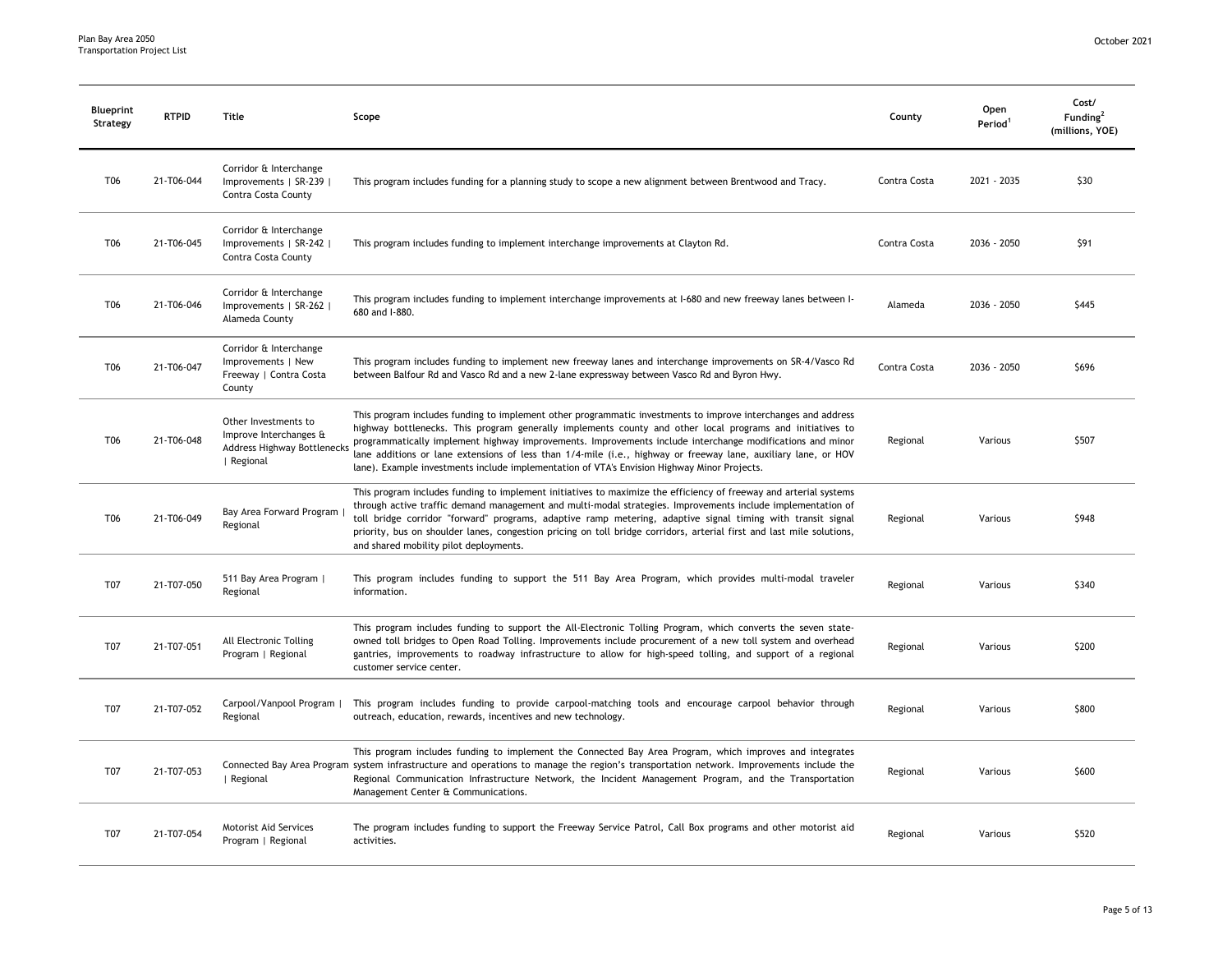| <b>Blueprint</b><br>Strategy | <b>RTPID</b> | Title                                                                                 | Scope                                                                                                                                                                                                                                                                                                                                                                                                                                                                                                                                                                                                                                                                                                                                                                                                                                                                                                                                                                                              | County   | Open<br>Period <sup>1</sup> | Cost/<br>Funding <sup>2</sup><br>(millions, YOE) |
|------------------------------|--------------|---------------------------------------------------------------------------------------|----------------------------------------------------------------------------------------------------------------------------------------------------------------------------------------------------------------------------------------------------------------------------------------------------------------------------------------------------------------------------------------------------------------------------------------------------------------------------------------------------------------------------------------------------------------------------------------------------------------------------------------------------------------------------------------------------------------------------------------------------------------------------------------------------------------------------------------------------------------------------------------------------------------------------------------------------------------------------------------------------|----------|-----------------------------|--------------------------------------------------|
| <b>T07</b>                   | 21-T07-055   | Minor Freight Improvements<br>  Regional                                              | This program includes funding to implement freight improvements throughout the Bay Area. This program<br>generally implements programs that improve freight operations and support the Port of Oakland. Improvements<br>include new weigh stations and rest areas and improvements to existing freight terminals and freight rail.<br>Example projects include grade separation improvements at 7th Street at the Port of Oakland and improvements<br>at the I-80 Westbound Truck Scales in Cordelia.                                                                                                                                                                                                                                                                                                                                                                                                                                                                                              | Regional | Various                     | \$2,500                                          |
| T <sub>07</sub>              | 21-T07-056   | Minor Roadway<br>Improvements   Regional                                              | This program includes funding to implement minor roadway improvements. This program generally implements<br>projects exempt from regional air quality conformity, but it does include non-exempt local roadway widenings or<br>extensions. Improvements include local road extensions or new lanes, and intersection improvements such as<br>channelization and signalization. Example projects include improvements to Oakland Army Base, Quarry Lakes<br>Pkwy (East-West Connector), Decoto Rd, Dublin Blvd, El Charro Rd, and Auto Mall Pkwy (ALA); Newell Dr and<br>Airport Junction (NAP); implementation of Envision Expressway program, Calaveras Blvd, and Mary Ave (SCL);<br>Hunters Point Shipyard and Candlestick Point local roads, Alemany Rd, and Treasure Island (SF); and Farmers Ln<br>(SON).                                                                                                                                                                                     | Regional | Various                     | \$5,700                                          |
| T07                          | 21-T07-057   | Technology Improvements  <br>Regional                                                 | This program includes funding to implement technology improvements on the Bay Area's transportation systems.<br>This program generally implements county, transit agency and other local management systems' travel demand<br>management and emissions reduction technologies programs and initiatives. Improvements include incident<br>management; signal coordination; Intelligent Transportation Systems; Traffic Operations Systems/Congestion<br>Management Systems; ramp metering; Computer-Aided Dispatch/Automatic Vehicle Location; fare media;<br>construction or renovation of power, signal and communications systems; toll management systems; toll media;<br>car and bike share; alternative fuel vehicles and facilities; parking programs; carpool/vanpool; ridesharing<br>activities; information, marketing and outreach; and traveler information.                                                                                                                            | Regional | Various                     | \$1,300                                          |
| T07                          | 21-T07-058   |                                                                                       | This program includes funding to support regional and local planning programs and initiatives to support<br>implementation of Plan Bay Area 2050. Investments include planning, research, technical assistance and program<br>Planning/Program   Regional implementation. Example regional projects include support for Priority Development Area (PDA) planning and<br>implementation; the Bay Area Preservation Pilot revolving loan fund; and the Housing Incentive Pool pilot program<br>to incentivize the production of affordable housing.                                                                                                                                                                                                                                                                                                                                                                                                                                                  | Regional | Various                     | \$3,300                                          |
| T07                          | 21-T07-059   | Capital Projects   Regional                                                           | Financing/Reserve for Major This program includes funding for financing costs of major capital projects (e.g., Caltrain Downtown Extension)<br>and a funding reserve for projects with cost overruns.                                                                                                                                                                                                                                                                                                                                                                                                                                                                                                                                                                                                                                                                                                                                                                                              | Regional | Various                     | \$1,400                                          |
| <b>T08</b>                   | 21-T08-060   | Complete Streets Network  <br>Regional                                                | This program includes funding to implement a regional Complete Streets network with an emphasis on<br>improvements near transit and in Equity Priority Communities. It also includes funding to implement county and<br>local initiatives to support active transportation systems. Investments include new and extended bike and<br>pedestrian facilities; minor bicycle and/or pedestrian facility gap closures; minor road diets (less than 1/4-mile);<br>ADA compliance; landscaping; lighting; streetscape improvements; secure bike parking at transit stations; and<br>support to local jurisdictions to maintain and expand car-free slow streets. Example projects include the Bay Trail<br>(MUL), Bay Skyway (SF), Better Market Street (SF), East Bay Greenway (ALA), and Urban Greenways and Trails<br>(ALA).                                                                                                                                                                          | Regional | Various                     | \$12,700                                         |
| T09                          | 21-T09-061   | Regional Vision Zero Policy<br>through Street Design and<br>Reduced Speeds   Regional | This program includes funding to implement and advance a regional Vision Zero policy, which includes<br>implementation of slower highways and streets through street design and automated enforcement, and other<br>programmatic investments to advance Vision Zero policies. This program generally implements regional, county<br>and local programs to support Vision Zero initiatives; Safe Routes to Schools programs; and the Highway Safety<br>Improvement Program. Improvements include railroad/highway crossing improvements; warning devices; shoulder<br>improvements; traffic control devices other than signalization; guardrails, median barriers and crash cushions;<br>pavement marking; fencing; skid treatments; lighting improvements; widening narrow pavements with no added<br>capacity; changes in vertical and horizontal alignment; transit safety, communications and surveillance systems;<br>truck climbing lanes outside urban areas; and emergency truck pullovers. | Regional | Various                     | \$3,781                                          |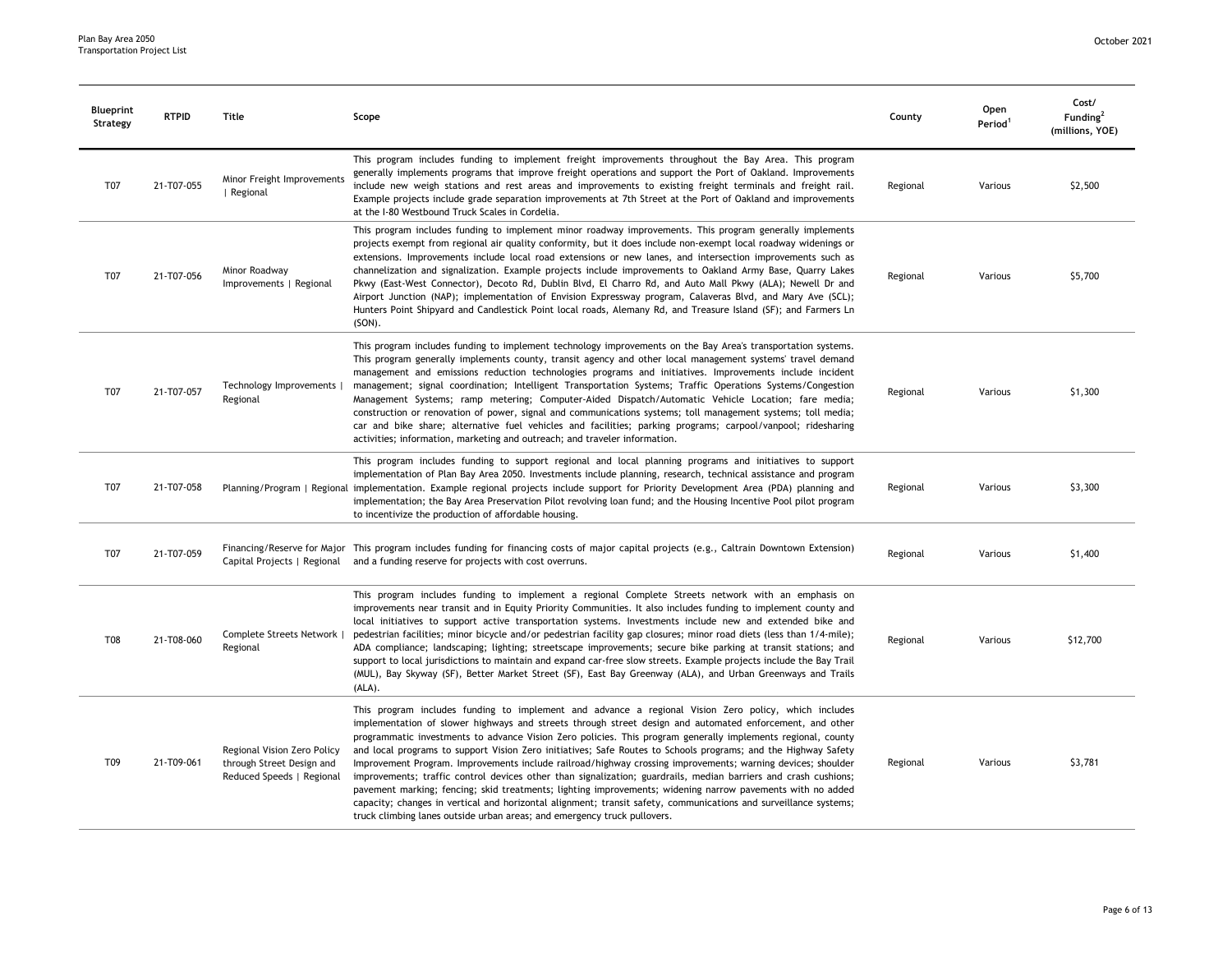| Blueprint<br>Strategy | <b>RTPID</b> | Title                                                                              | Scope                                                                                                                                                                                                                                                                                                                                                                                                                                                                                                                                                            | County        | Open<br>Period <sup>1</sup> | Cost/<br>Funding <sup>2</sup><br>(millions, YOE) |
|-----------------------|--------------|------------------------------------------------------------------------------------|------------------------------------------------------------------------------------------------------------------------------------------------------------------------------------------------------------------------------------------------------------------------------------------------------------------------------------------------------------------------------------------------------------------------------------------------------------------------------------------------------------------------------------------------------------------|---------------|-----------------------------|--------------------------------------------------|
| T <sub>10</sub>       | 21-T10-062   | Multimodal Transportation<br>Enhancements   AC Transit<br>and WETA   Alameda Point | This program includes funding to implement improvements to existing transit service in the City of Alameda.<br>Improvements include new bus service on Appezzato Pkwy with dedicated lanes (15 minute peak headways); new<br>bus service between Fruitvale BART and Seaplane Lagoon (20 minute peak headways); new crosstown express bus<br>service between Harbor Bay Ferry Terminal and Alameda Main St Ferry Terminal (20 minute peak headways); and<br>new ferry service between Seaplane Lagoon and San Francisco Ferry Building (30 minute peak headways). | Multi-County  | 2021 - 2035                 | \$500                                            |
| T10                   | 21-T10-063   | Multimodal Transportation<br>Enhancements   SFMTA  <br>Southeast San Francisco     | This program includes funding to implement transportation enhancements in the Candlestick/Hunters Point<br>Shipyard project area, including improvements to existing bus service; new express bus service to downtown San<br>Francisco; and multi-modal corridors of streets, transit facilities, pedestrian paths and dedicated bicycle lanes.                                                                                                                                                                                                                  | San Francisco | 2021 - 2035                 | \$635                                            |
| T10                   | 21-T10-064   | Local Bus   Modernization  <br>VTA   Systemwide                                    | This program includes funding to implement improvements to existing bus service. Improvements include transit<br>priority infrastructure; transit signal priority; bus lanes; queue jumps; stop improvements; faster fare collection<br>equipment; off-board fare collection; all-door boarding; and software and hardware upgrades for improved<br>headway management.                                                                                                                                                                                          | Santa Clara   | 2036 - 2050                 | \$300                                            |
| T10                   | 21-T10-065   | Local Bus   Service<br>Frequency Boost   AC<br>Transit   Systemwide                | This program includes funding to implement improvements to AC Transit's existing local bus service. Improvements<br>include frequency upgrades (5-10 minute peak headways along routes 72/72M/72R, 18, 51A/B, 6, 20/21, 57,<br>40/40L, 97, 99, Tempo BRT, NL, F-local and F-Transbay) and local/rapid service on some routes.                                                                                                                                                                                                                                    | Multi-County  | 2021 - 2035                 | \$3,760                                          |
| T10                   | 21-T10-066   | Local Bus   Service<br>Frequency Boost   County<br>Connection                      | This program includes funding to implement improvements to existing County Connection bus service, including<br>frequency upgrades (15 minute peak headways) on routes feeding BART stations.                                                                                                                                                                                                                                                                                                                                                                    | Contra Costa  | 2036 - 2050                 | \$35                                             |
| T10                   | 21-T10-067   | Local Bus   Service<br>Frequency Boost   NVTA                                      | This program includes funding to implement improvements to existing Napa VINE regional/local bus service.<br>Improvements include frequency upgrades (30 minute peak headways); expanded service hours (from 4am-12am);<br>and Sunday service.                                                                                                                                                                                                                                                                                                                   | Napa          | 2036 - 2050                 | \$165                                            |
| T10                   | 21-T10-068   | Local Bus   Service<br>Frequency Boost   SFMTA<br>Systemwide                       | This program includes funding to implement improvements to existing bus service, including Muni Forward transit<br>priority improvements along Rapid and high-frequency transit corridors; transfer and terminal investments; street<br>improvements in support of Vision Zero; route realignments; and frequency upgrades (4-8 minute peak headways<br>on routes 14R, 22, 24, 29, 44, 45 and 55).                                                                                                                                                               | San Francisco | 2021 - 2035                 | \$2,520                                          |
| T10                   | 21-T10-069   | Local Bus   Service<br>Frequency Boost   VTA  <br>Systemwide                       | This program includes funding to implement improvements to existing VTA bus service, including Measure B<br>Frequent Core Network frequency upgrades (15 minute peak headways on routes 22, 23, 25, 26, 57, 60, 61, 64,<br>66, 68, 70, 72, 73 and 77).                                                                                                                                                                                                                                                                                                           | Santa Clara   | 2036 - 2050                 | \$658                                            |
| T10                   | 21-T10-070   | Local Bus   Service<br>Frequency Boost   PDAs                                      | This program includes funding to implement improvements to existing bus service in Priority Development Areas<br>(PDAs) without existing high-frequency rail, ferry or bus service. Improvements include frequency upgrades (30<br>minute peak headways) and reorganization and/or expansion of bus routes.                                                                                                                                                                                                                                                      | Regional      | 2021 - 2035                 | \$476                                            |
| T <sub>10</sub>       | 21-T10-071   | Local Bus   Service<br>Frequency Boost   Sonoma<br>County                          | This program includes funding to implement improvements to existing bus service, including frequency upgrades<br>(15 minute peak headways on Santa Rosa City Bus routes 1, 2, 3, 4, 5, 6, 8, 9, 10 and 12; 30-80 minute peak<br>headways on Sonoma County Transit routes 30, 40, 56 and 60; 30 minute peak headways on Golden Gate Transit<br>route 72).                                                                                                                                                                                                         | Sonoma        | 2021 - 2035                 | \$326                                            |
| T <sub>10</sub>       | 21-T10-072   | Rapid Bus   Modernization<br>AC Transit   E 14th<br>St/Mission St/Fremont Blvd     | This program includes funding to implement new rapid bus service along E 14th St/Mission St/Fremont Blvd<br>between the San Leandro and Warm Springs BART stations. Improvements include frequency upgrades (10 minute<br>peak headways for Route 10 and 20 minute peak headways for Route 99), dedicated lanes and mobility hubs at<br><b>BART</b> stations.                                                                                                                                                                                                    | Alameda       | 2021 - 2035                 | \$330                                            |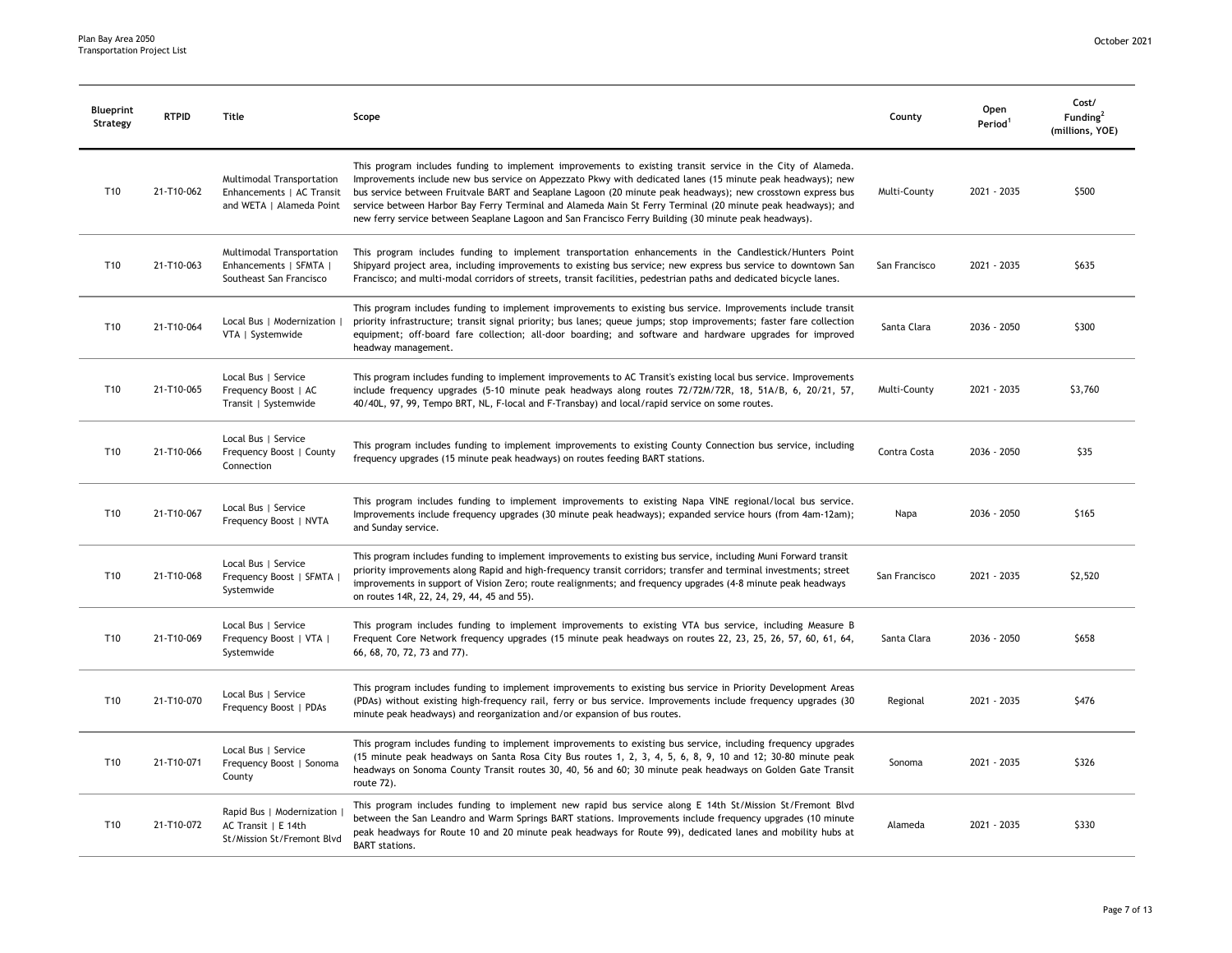| <b>Blueprint</b><br>Strategy | <b>RTPID</b> | Title                                                                             | Scope                                                                                                                                                                                                                                                                                                                                                                                                                               | County        | Open<br>Period <sup>1</sup> | Cost/<br>Funding <sup>2</sup><br>(millions, YOE) |
|------------------------------|--------------|-----------------------------------------------------------------------------------|-------------------------------------------------------------------------------------------------------------------------------------------------------------------------------------------------------------------------------------------------------------------------------------------------------------------------------------------------------------------------------------------------------------------------------------|---------------|-----------------------------|--------------------------------------------------|
| T10                          | 21-T10-073   | Rapid Bus   AC Transit  <br>Modernization                                         | This program includes funding to implement rapid transit improvements to existing bus service. Improvements<br>include new rapid bus service; improved bus stops and stations; new/improved transit signal priority (including on<br>street and on-bus equipment); transit priority infrastructure; dedicated bus lanes; queue jumps; and frequency<br>upgrades (5-12 minute peak headways on routes 18, 20/21, 40, 57, 97 and NL). | Multi-County  | Various                     | \$2,000                                          |
| T10                          | 21-T10-074   | Rapid Bus   Modernization<br>VTA   El Camino Real                                 | This program includes funding to implement rapid transit improvements to existing bus service along El Camino<br>Real. Improvements include dedicated lanes, transit signal priority, improved stop infrastructure and new rolling<br>stock.                                                                                                                                                                                        | Santa Clara   | 2036 - 2050                 | \$24                                             |
| T10                          | 21-T10-075   | Service Expansion  <br>Antioch-Brentwood                                          | Rapid Bus   Contra Costa Co This program includes funding to implement new bus service along SR-4 between Hillcrest eBART to Brentwood<br>Intermodal Station. Improvements include frequency upgrades (20 minute peak headways), rapid transit<br>improvements and a new park-and-ride facility.                                                                                                                                    | Contra Costa  | 2036 - 2050                 | \$296                                            |
| T <sub>10</sub>              | 21-T10-076   | BRT   Modernization   AC<br>Transit   23rd St                                     | This program includes funding to implement new BRT service along 23rd St from Hercules to Contra Costa College,<br>Richmond BART and the Richmond Ferry. Improvements include high-frequency service (10 minute peak<br>headways), queue jumps, transit signal priority, new vehicles, improved stops and possible bus-only lanes.                                                                                                  | Contra Costa  | 2021 - 2035                 | \$259                                            |
| T <sub>10</sub>              | 21-T10-077   | BRT   Modernization   AC<br>Transit   San Pablo Ave                               | This program includes funding to implement BRT improvements to existing bus service along San Pablo Ave from<br>20th St to Richmond Pkwy Transit Center. Improvements include frequency upgrades (5 minute peak headways),<br>improved stop infrastructure, merging of local/rapid stops, dedicated lanes and transit signal priority.                                                                                              | Multi-County  | 2021 - 2035                 | \$300                                            |
| T <sub>10</sub>              | 21-T10-078   | BRT   Modernization  <br>SamTrans   El Camino Real                                | This program includes funding to implement BRT improvements to existing bus service along El Camino Real from<br>Daly City BART to Palo Alto Caltrain Station. Improvements include frequency upgrades (15 minute peak<br>headways), dedicated lanes (45% of route), transit priority infrastructure and transit signal priority.                                                                                                   | Multi-County  | 2036 - 2050                 | \$352                                            |
| T10                          | 21-T10-079   | BRT   Modernization  <br>SFMTA   Geary Blvd                                       | This program includes funding to implement BRT improvements to existing bus service along Geary Blvd from<br>Market St to 34th Ave. Improvements include frequency (5.5 minute peak headways), dedicated lanes, transit<br>signal priority and peak express service.                                                                                                                                                                | San Francisco | 2021 - 2035                 | \$777                                            |
| T <sub>10</sub>              | 21-T10-080   | BRT   Modernization<br>Way                                                        | This program includes funding to implement BRT improvements to existing bus service along Geneva Ave/Harney<br>SFMTA   Geneva Ave/Harney Way. Improvements include dedicated lanes, transit signal priority, high-quality stations and transit priority<br>infrastructure.                                                                                                                                                          | San Francisco | 2021 - 2035                 | \$68                                             |
| T <sub>10</sub>              | 21-T10-081   | BRT   Modernization  <br>SFMTA   Van Ness Ave                                     | This program includes funding to implement BRT improvements to existing bus service along Van Ness Ave from<br>Mission St to Union St. Improvements include dedicated lanes, transit signal priority, high-quality stations and<br>transit priority infrastructure.                                                                                                                                                                 | San Francisco | 2021 - 2035                 | \$225                                            |
| T10                          | 21-T10-082   | Light Rail   Service<br>Streetcar                                                 | This program includes funding to extend Muni's existing E-line or F-line service from Fisherman's Wharf to Fort<br>Expansion   SFMTA   Historic Mason through the historic railway tunnel between Van Ness Ave and the Fort Mason Center. Improvements<br>include two new stations.                                                                                                                                                 | San Francisco | 2021 - 2035                 | \$69                                             |
| T <sub>10</sub>              | 21-T10-083   | Light Rail   Service<br>Expansion   SFMTA   to<br>Chinatown ("Central<br>Subway") | This program includes funding to extend Muni's existing T-line to Chinatown through the Central Subway.<br>Improvements include light rail shuttles between Chinatown and Mission Bay (via the Mission Bay Loop) during<br>peak periods and frequency upgrades (7 minute peak headways, 4-5 mins with shuttle).                                                                                                                     | San Francisco | 2021 - 2035                 | \$1,580                                          |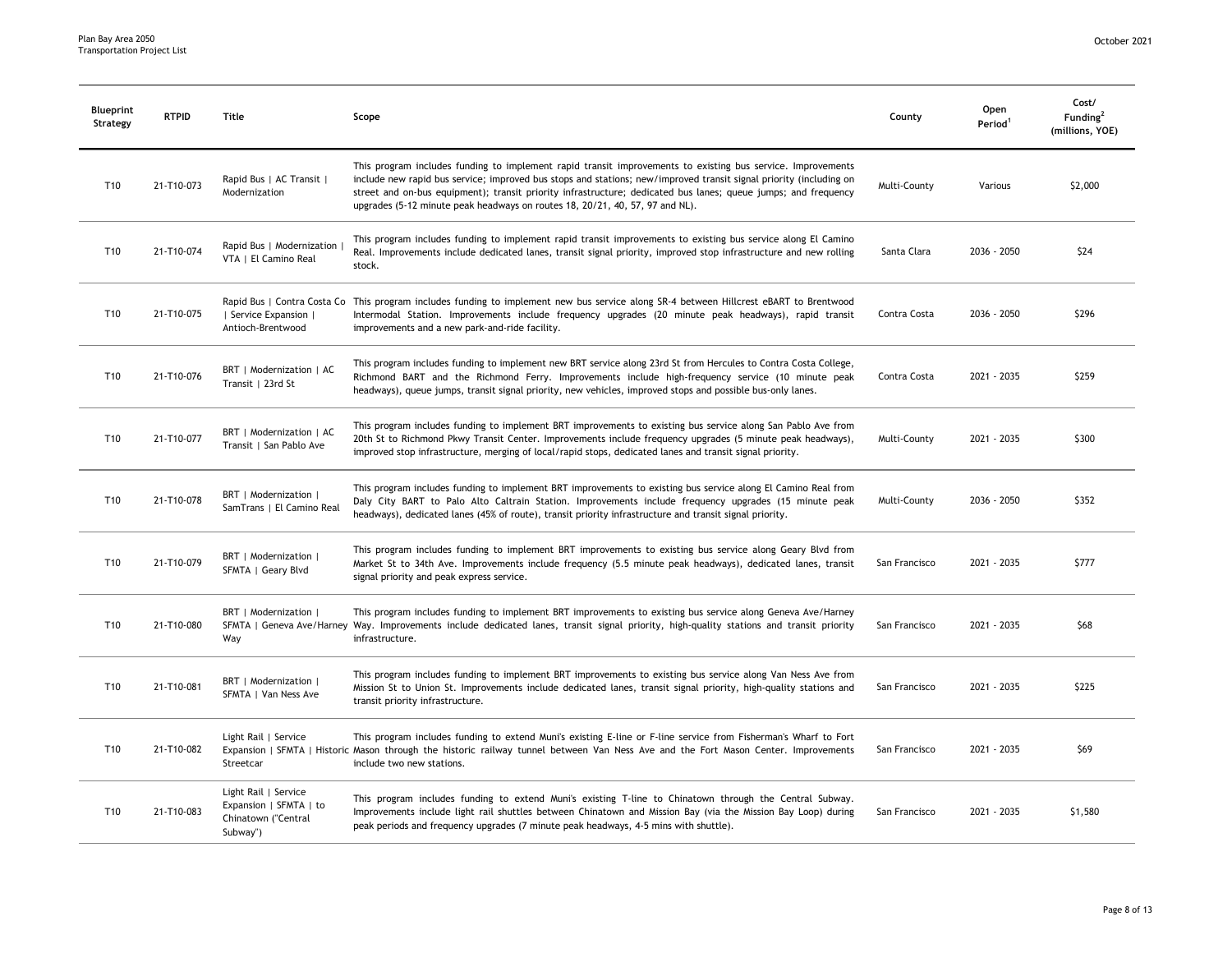| Blueprint<br>Strategy | <b>RTPID</b> | Title                                                                                                                                           | Scope                                                                                                                                                                                                                                                                                                                                                                                                                                                                                                                                                                                                                                                                                                                                                           | County        | Open<br>Period <sup>1</sup> | Cost/<br>Funding <sup>2</sup><br>(millions, YOE) |
|-----------------------|--------------|-------------------------------------------------------------------------------------------------------------------------------------------------|-----------------------------------------------------------------------------------------------------------------------------------------------------------------------------------------------------------------------------------------------------------------------------------------------------------------------------------------------------------------------------------------------------------------------------------------------------------------------------------------------------------------------------------------------------------------------------------------------------------------------------------------------------------------------------------------------------------------------------------------------------------------|---------------|-----------------------------|--------------------------------------------------|
| T10                   | 21-T10-084   | Light Rail   Service<br>Frequency Boost   SFMTA  <br>Muni Forward ("Core<br>Capacity")                                                          | This program includes funding to implement improvements to Muni's existing N-line, F-line and E-line service.<br>Improvements include the SFMTA Train Control Upgrade program, fleet expansion for light rail vehicles, Muni<br>Forward transit priority infrastructure and frequency upgrades (N-line 4 minute peak headways, F-line 4 minute<br>peak headways and E-line 12 minute peak headways).                                                                                                                                                                                                                                                                                                                                                            | San Francisco | 2021 - 2035                 | \$570                                            |
| T10                   | 21-T10-085   | Light Rail   Grade                                                                                                                              | This program includes funding to implement improvements to VTA's existing light rail service in Downtown San<br>Separations & Modernization Jose. Improvements include grade separation to create a subway between Diridon Station and Civic Center Station<br>  VTA   Downtown San Jose and frequency upgrades (7.5 minute peak headways).                                                                                                                                                                                                                                                                                                                                                                                                                     | Santa Clara   | 2036 - 2050                 | \$3,300                                          |
| T10                   | 21-T10-086   | Light Rail   Grade<br>  VTA   North San Jose                                                                                                    | This program includes funding to implement improvements to VTA's existing light rail service. Improvements<br>Separations & Modernization include grade separations between Civic Center Station and Baypointe and frequency upgrades (7.5 minute peak<br>headways).                                                                                                                                                                                                                                                                                                                                                                                                                                                                                            | Santa Clara   | 2036 - 2050                 | \$2,200                                          |
| T10                   | 21-T10-087   | Light Rail   Service<br>Expansion   VTA   to<br>Eastridge                                                                                       | This program includes funding to extend VTA's existing Orange Line service from Alum Rock Station to the<br>Eastridge Transit Center. Improvements include two new stations and elevated structures.                                                                                                                                                                                                                                                                                                                                                                                                                                                                                                                                                            | Santa Clara   | 2021 - 2035                 | \$588                                            |
| T10                   | 21-T10-088   | Light Rail   Service<br>Expansion   VTA   Stevens<br>Creek Blvd                                                                                 | This program includes funding to implement new LRT service along Stevens Creek Blvd between De Anza College<br>and Baypointe. Improvements include eight new stations, three-car trains and frequency upgrades (10 minute<br>peak headways).                                                                                                                                                                                                                                                                                                                                                                                                                                                                                                                    | Santa Clara   | 2036 - 2050                 | \$2,830                                          |
| T10                   | 21-T10-089   | Light Rail   Service                                                                                                                            | This program includes funding to extend VTA's existing Green Line service from Winchester Station to Vasona<br>Expansion   VTA   to Vasona Junction. Improvements include two new stations, one infill station and three-car trains.                                                                                                                                                                                                                                                                                                                                                                                                                                                                                                                            | Santa Clara   | 2036 - 2050                 | \$556                                            |
| T10                   | 21-T10-090   | Automated People Mover  <br>Service Expansion   VTA  <br>Mineta San Jose<br><b>International Airport</b><br>Connector Automated<br>People Mover | This program includes funding to implement a new automated people mover service between San Jose<br>International Airport and Diridon Station (5 minute all-day headways).                                                                                                                                                                                                                                                                                                                                                                                                                                                                                                                                                                                      | Santa Clara   | 2036 - 2050                 | \$500                                            |
| T10                   | 21-T10-091   | Congestion Pricing  <br>Downtown San Francisco                                                                                                  | This program includes funding to implement cordon-based congestion pricing for vehicles leaving and entering<br>downtown San Francisco. Improvements include street improvements to support transit operations and cycling and<br>pedestrian safety; frequency improvements on various Muni/SamTrans routes; transit signal priority; and<br>dedicated bus lanes.                                                                                                                                                                                                                                                                                                                                                                                               | San Francisco | 2021 - 2035                 | \$1,090                                          |
| T10                   | 21-T10-092   | Congestion Pricing  <br>Treasure Island                                                                                                         | This program includes funding to implement cordon-based congestion pricing for vehicles leaving and entering<br>Treasure Island. Improvements include Muni bus frequency upgrades; free shuttles; a new ferry terminal; new<br>ferry service between Treasure Island and the San Francisco Ferry Building (30 minute peak headways); and new<br>AC Transit express bus service to Oakland (10 minute peak headways).                                                                                                                                                                                                                                                                                                                                            | San Francisco | 2021 - 2035                 | \$1,300                                          |
| T10                   | 21-T10-093   | Other Investments to<br><b>Enhance Local Transit</b><br>Frequency, Capacity &<br>Reliability   Regional                                         | This program includes funding to implement other programmatic investments to enhance local transit frequency,<br>capacity and reliability. This program generally implements county, transit agency, and other local programs and<br>initiatives to make bus and light rail travel faster and more reliable. Improvements include fleet and facilities<br>expansions; transit corridor improvements; and transit station improvements. Example investments include<br>implementation of SFMTA's bus and facility expansion (Core Capacity) and Parkmerced Transportation<br>Improvements; and Santa Clara County's High-Capacity Transit Corridors program, SR-85 Corridor Improvements,<br>and Downtown Coordinated Area Plan and Transit Center Improvements. | Regional      | Various                     | \$3,003                                          |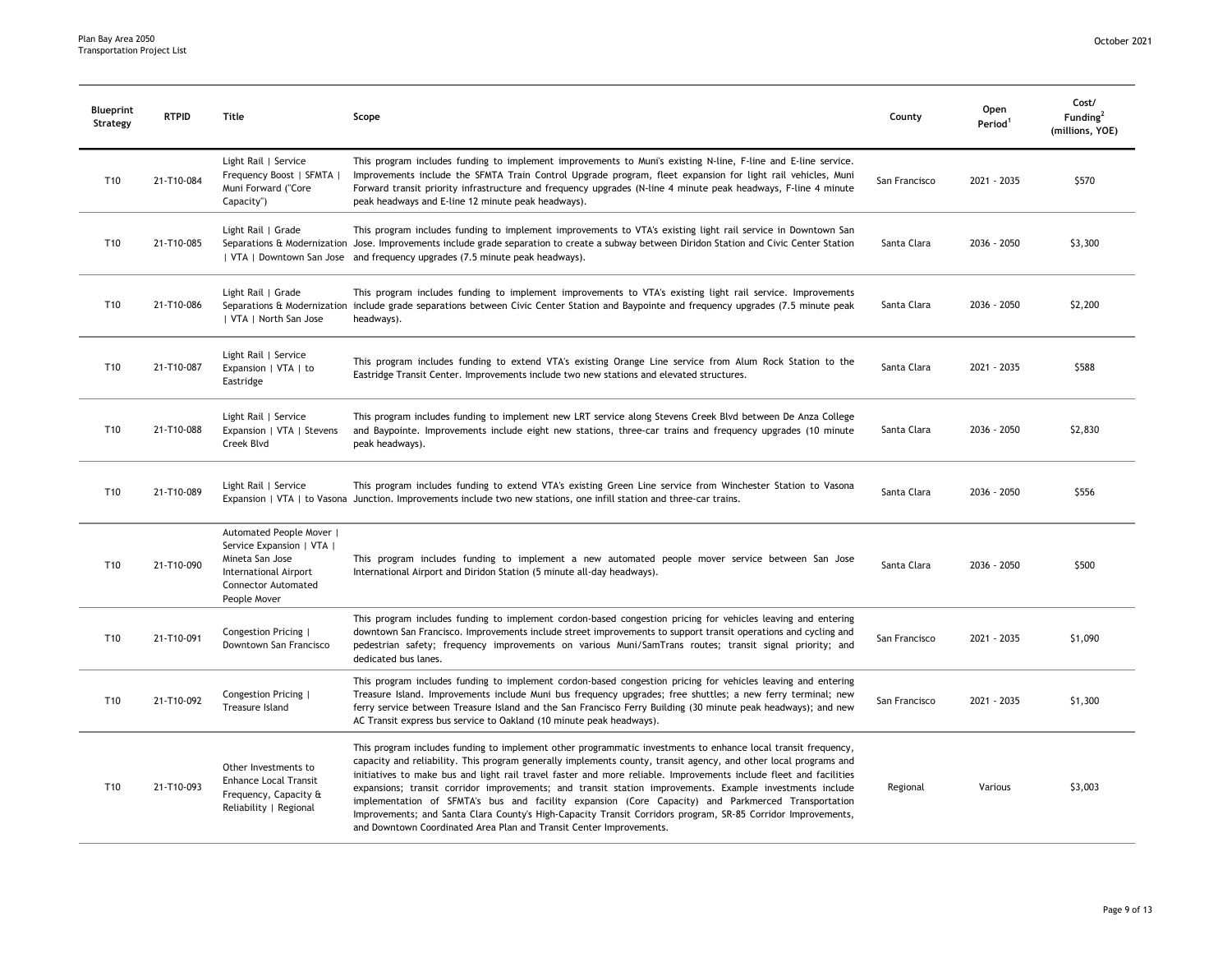| Blueprint<br>Strategy | <b>RTPID</b> | Title                                                                                                | Scope                                                                                                                                                                                                                                                                                                                                                                                                                                                                                                                                                                                                                                                                                         | County        | Open<br>Period <sup>1</sup> | Cost/<br>Funding <sup>2</sup><br>(millions, YOE) |
|-----------------------|--------------|------------------------------------------------------------------------------------------------------|-----------------------------------------------------------------------------------------------------------------------------------------------------------------------------------------------------------------------------------------------------------------------------------------------------------------------------------------------------------------------------------------------------------------------------------------------------------------------------------------------------------------------------------------------------------------------------------------------------------------------------------------------------------------------------------------------|---------------|-----------------------------|--------------------------------------------------|
| T <sub>11</sub>       | 21-T11-094   | Ferry   Service Frequency<br>Boost   GGBHTD   Larkspur-<br>San Francisco                             | This program includes funding to implement new ferry service between Larkspur and San Francisco Mission Bay (80<br>minute peak headways); and improvements to existing ferry service between Larkspur and San Francisco,<br>including frequency upgrades (20-25 minute peak headways).                                                                                                                                                                                                                                                                                                                                                                                                        | Multi-County  | 2021 - 2035                 | \$413                                            |
| T <sub>11</sub>       | 21-T11-095   | Ferry   Service Frequency<br>Boost   WETA                                                            | This program includes funding to implement improvements to existing ferry service between the San Francisco<br>Ferry Building and Alameda/Oakland, Harbor Bay, Vallejo, Richmond and South San Francisco, including frequency<br>upgrades (15-30 minute peak headways).                                                                                                                                                                                                                                                                                                                                                                                                                       | Multi-County  | 2021 - 2035                 | \$1,480                                          |
| T11                   | 21-T11-096   | Ferry   Service Expansion<br>WETA   Berkeley-San<br>Francisco                                        | This program includes funding to implement new ferry service between San Francisco and Berkeley, including a<br>new terminal in Berkeley (30 minute peak headways).                                                                                                                                                                                                                                                                                                                                                                                                                                                                                                                           | Multi-County  | 2021 - 2035                 | \$300                                            |
| T <sub>11</sub>       | 21-T11-097   | Ferry   Service Expansion  <br>WETA   San Francisco Ferry<br><b>Building-Mission Bay</b>             | This program includes funding to implement new ferry service between the San Francisco Ferry Building and<br>Mission Bay, including a new terminal in Mission Bay (20 minute peak headways).                                                                                                                                                                                                                                                                                                                                                                                                                                                                                                  | San Francisco | 2021 - 2035                 | \$271                                            |
| T11                   | 21-T11-098   | Ferry   Service Expansion  <br>WETA   Redwood City-San<br>Francisco-Oakland                          | This program includes funding to implement new ferry service between Oakland, San Francisco and Redwood City,<br>including a new terminal in Redwood City (30 minute peak headways).                                                                                                                                                                                                                                                                                                                                                                                                                                                                                                          | Multi-County  | 2021 - 2035                 | \$472                                            |
| T11                   | 21-T11-099   | Ferry   Service Expansion  <br>Private Service   Antioch-<br>Martinez-Hercules-San<br>Francisco      | This program includes funding to implement new privately operated ferry service between San Francisco and<br>Antioch, Martinez and Hercules, including new ferry terminals (2-5 peak trips per day).                                                                                                                                                                                                                                                                                                                                                                                                                                                                                          | Multi-County  | 2021 - 2035                 | \$112                                            |
| T <sub>11</sub>       | 21-T11-100   | Hovercraft   Service Pilot                                                                           | This program includes funding to implement new hovercraft service, as a pilot, between Foster City and San                                                                                                                                                                                                                                                                                                                                                                                                                                                                                                                                                                                    | Multi-County  | 2021 - 2035                 | \$165                                            |
| T11                   | 21-T11-101   | Rail   Modernization &<br>Electrification  <br>Caltrain/High Speed Rail<br>San Francisco to San Jose | This program includes funding to implement improvements to the Caltrain/High-Speed Rail Corridor.<br>Improvements include corridor electrification between San Francisco and Tamien station in San Jose and<br>frequency upgrades (6 trains per hour per direction in peak).                                                                                                                                                                                                                                                                                                                                                                                                                  | Multi-County  | 2021 - 2035                 | \$1,980                                          |
| T11                   | 21-T11-102   | Rail   Modernization &<br>Electrification  <br>Caltrain/High Speed Rail<br>San Jose to Pacheco Pass  | This program includes funding to implement improvements to the Caltrain/High-Speed Rail Corridor.<br>Improvements include corridor electrification south of Tamien station in San Jose and grade separations and other<br>modernization improvements that serve the dual purpose of connecting High Speed Rail to the Bay Area and<br>improving the Caltrain system. Improvements could be on the Union Pacific right-of-way between San Jose and<br>Gilroy when High Speed Rail reaches an agreement for purchase or use of that corridor, or potentially on the<br>Pacheco Pass corridor when a full funding plan is developed for the High Speed Rail connection to the Central<br>Valley. | Multi-County  | 2036 - 2050                 | \$3,000                                          |
| T <sub>11</sub>       | 21-T11-103   | Rail   Grade Separations &<br>Modernization  <br>Caltrain/High Speed Rail                            | This program includes funding to implement improvements to the Caltrain/High-Speed Rail Corridor.<br>Improvements include grade separations funded by Santa Clara County's Measure B and San Mateo County's<br>Measure A, as well as future grade separations and other modernization improvements within the Bay Area's urban<br>core that serve the dual purpose of connecting High Speed Rail to the Bay Area and improving the Caltrain system.                                                                                                                                                                                                                                           | Multi-County  | Various                     | \$5,760                                          |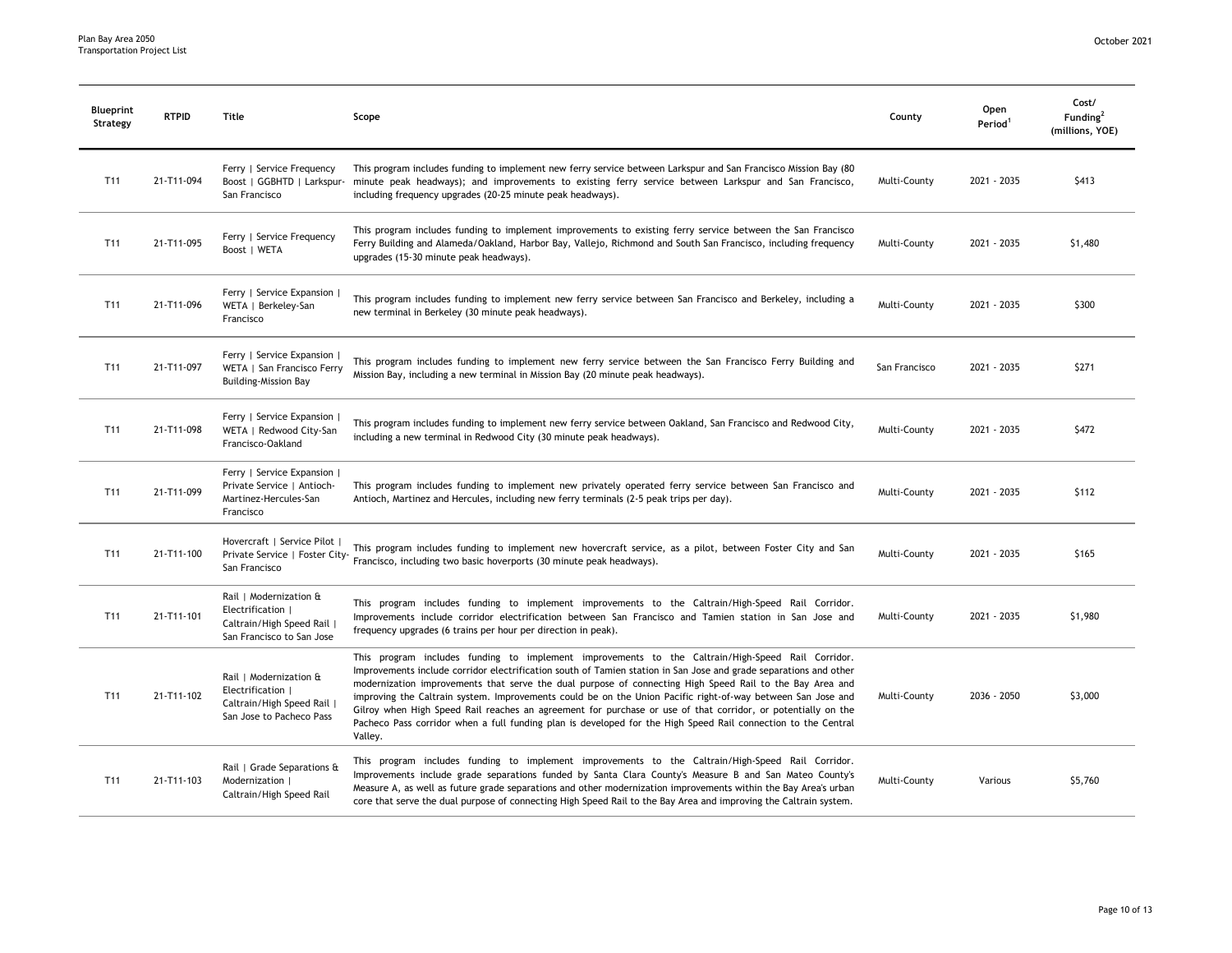| Blueprint<br>Strategy | <b>RTPID</b> | Title                                                                                             | Scope                                                                                                                                                                                                                                                                                                                                                                                         | County        | Open<br>Period <sup>1</sup> | Cost/<br>Funding <sup>2</sup><br>(millions, YOE) |
|-----------------------|--------------|---------------------------------------------------------------------------------------------------|-----------------------------------------------------------------------------------------------------------------------------------------------------------------------------------------------------------------------------------------------------------------------------------------------------------------------------------------------------------------------------------------------|---------------|-----------------------------|--------------------------------------------------|
| T11                   | 21-T11-104   | Rail   New Station   BART  <br><b>Irvington Station</b>                                           | This program includes funding to implement a new BART rail station at Irvington in Fremont, including a park-and-<br>ride facility and complementary route changes to existing AC Transit bus service.                                                                                                                                                                                        | Alameda       | 2021 - 2035                 | \$230                                            |
| T11                   | 21-T11-105   | Rail   Service Frequency<br>Boost   ACE   System                                                  | This program includes funding to implement improvements to existing ACE service between San Joaquin County<br>and San Jose, including frequency upgrades (8 daily roundtrips).                                                                                                                                                                                                                | Multi-County  | Various                     | \$399                                            |
| T11                   | 21-T11-106   | Rail   Service Frequency<br>Boost   BART   System<br>("Core Capacity")                            | This program includes funding to implement improvements to existing BART service, including frequency upgrades<br>(12 minute peak headways).                                                                                                                                                                                                                                                  | Multi-County  | 2021 - 2035                 | \$5,310                                          |
| T <sub>11</sub>       | 21-T11-107   | Rail   Service Frequency<br>Boost   Caltrain   System                                             | This program includes funding to implement improvements to existing Caltrain rail service between San Francisco<br>and San Jose, including frequency upgrades (8 trains per hour per direction in peak).                                                                                                                                                                                      | Multi-County  | 2036 - 2050                 | \$2,840                                          |
| T <sub>11</sub>       | 21-T11-108   | Group Rapid Transit  <br>Service Expansion  <br>Redwood City-Newark<br>("Dumbarton Rail")         | This program includes funding to implement new group rapid transit service between Redwood City and Newark,<br>including seven new stations (1 minute peak headways).                                                                                                                                                                                                                         | Multi-County  | 2036 - 2050                 | \$3,840                                          |
| T11                   | 21-T11-109   | Rail   Service Expansion  <br>BART   to Santa Clara<br>("Silicon Valley Phase II")                | This program includes funding to extend BART's existing Green Line and Orange Line rail services from Berryessa to<br>Santa Clara, including four new stations and park-and-ride facilities.                                                                                                                                                                                                  | Santa Clara   | 2021 - 2035                 | \$10,100                                         |
| T11                   | 21-T11-110   | Rail   Service Expansion  <br>Downtown San Francisco<br>(TDTX")                                   | Caltrain/High Speed Rail   to This program includes funding to extend Caltrain rail service from 4th St/Townsend St in San Francisco to the<br>Salesforce Transit Center in downtown San Francisco, including two new stations.                                                                                                                                                               | San Francisco | 2021 - 2035                 | \$3,940                                          |
| T11                   | 21-T11-111   | Rail   Service Expansion  <br>Capitol Corridor   to Coast<br>Subdivision ("South Bay<br>Connect") | This program includes funding to implement improvements to existing Capitol Corridor rail service between<br>Oakland and Newark/Fremont. Improvements include relocation of rail service between Oakland Coliseum and<br>Newark from the Niles Subdivision to the Coast Subdivision, one new rail station, one new in-line intermodal bus<br>facility, and enhanced park-and-ride facilities. | Alameda       | 2021 - 2035                 | \$305                                            |
| T11                   | 21-T11-112   | Rail   Service Expansion  <br>Oakland-San Francisco<br>("Link21")                                 | This program includes funding to implement Link21, providing new transbay rail service between San Francisco<br>and Oakland, including new stations in the East Bay and San Francisco (10 trains per hour per direction in peak).                                                                                                                                                             | Multi-County  | 2036 - 2050                 | \$28,800                                         |
| T11                   | 21-T11-113   | Rail   Service Expansion  <br>SMART   to Windsor                                                  | This program includes funding to extend SMART rail service from the Sonoma County Airport in Santa Rosa to<br>Windsor.                                                                                                                                                                                                                                                                        | Sonoma        | 2021 - 2035                 | \$142                                            |
| T11                   | 21-T11-114   | Rail   Service Expansion  <br>San Joaquin County-Dublin/<br>Pleasanton ("Valley Link")            | This program includes funding to implement new rail service between San Joaquin Valley and the<br>Dublin/Pleasanton BART station, including three new stations within Alameda County and three-car trains (12<br>minute peak headways).                                                                                                                                                       | Alameda       | 2021 - 2035                 | \$2,910                                          |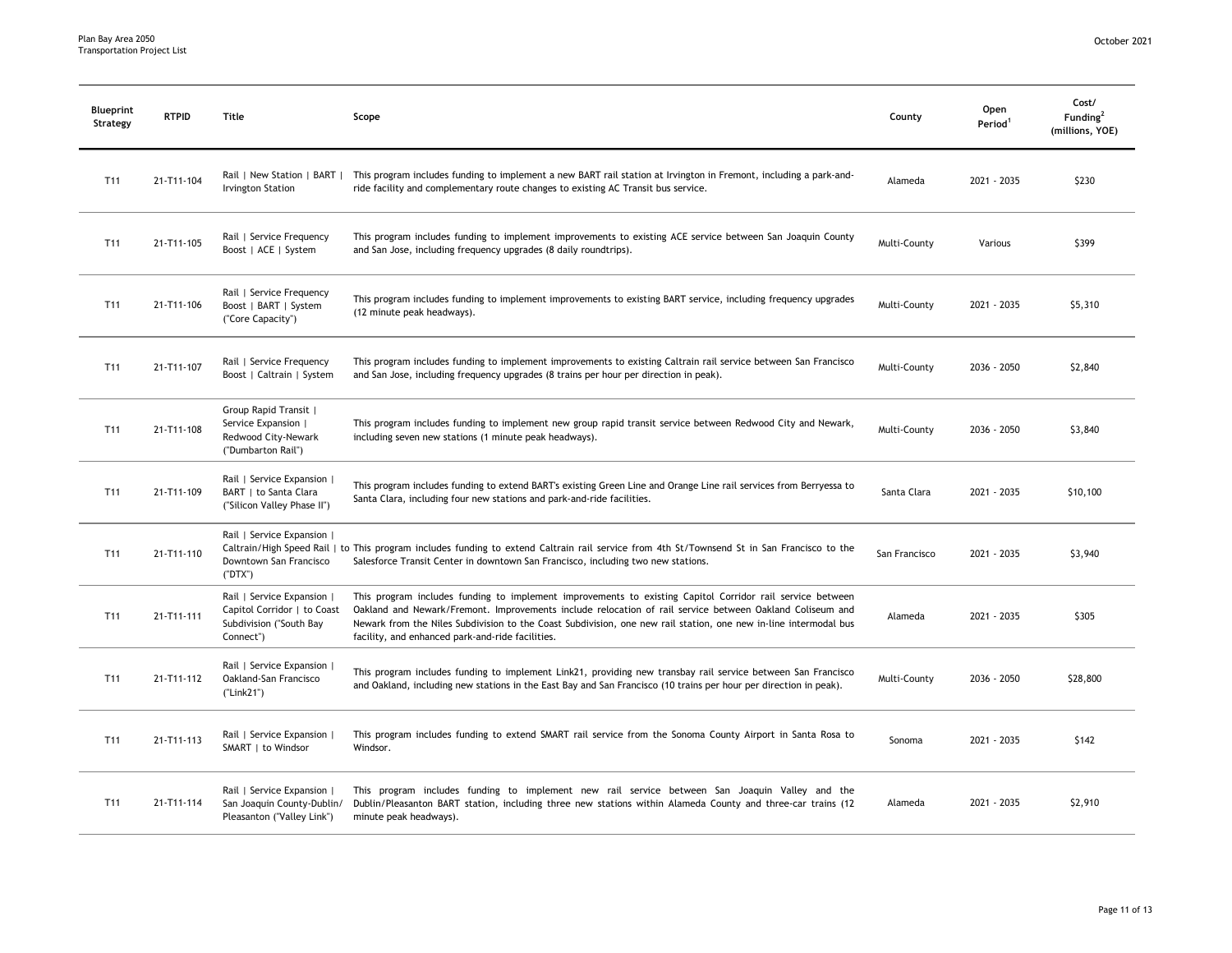| Blueprint<br>Strategy | <b>RTPID</b> | Title                                                                              | Scope                                                                                                                                                                                                                                                                                                                                                                                                                                                                                                                                                                                                                                                                                                                                                                                                                                                            | County        | Open<br>Period <sup>1</sup> | Cost/<br>Funding <sup>2</sup><br>(millions, YOE) |
|-----------------------|--------------|------------------------------------------------------------------------------------|------------------------------------------------------------------------------------------------------------------------------------------------------------------------------------------------------------------------------------------------------------------------------------------------------------------------------------------------------------------------------------------------------------------------------------------------------------------------------------------------------------------------------------------------------------------------------------------------------------------------------------------------------------------------------------------------------------------------------------------------------------------------------------------------------------------------------------------------------------------|---------------|-----------------------------|--------------------------------------------------|
| T <sub>11</sub>       | 21-T11-115   | Other Investments to Expand<br>& Modernize the Regional<br>Rail Network   Regional | This program includes funding to implement other programmatic investments to expand and modernize the<br>regional rail network. This program generally implements county, transit agency and other local programs and<br>initiatives to make rail and ferry travel faster and more reliable. Improvements include fleet and facilities<br>expansion; track and structures; train control; traction power; and stations or terminals. Example investments<br>include BART's System Expansion and Capacity Improvements program, Transit Operations Facility, Bay Fair<br>Connection, Rail Vehicle Replacement, and Capacity, Access and Parking Improvements program; Alviso Wetlands<br>Doubletrack; Millbrae SFO Guideway improvements; and station improvements at Mountain View Transit Center,<br>San Jose Diridon Station, and Redwood City Transit Center. | Regional      | Various                     | \$8,192                                          |
| T <sub>11</sub>       | 21-T11-201   | Rail   New Station   SMART<br>  North Petaluma Station                             | This program includes funding to implement a new SMART rail station at Corona Road in Petaluma, including a<br>park-and-ride facility.                                                                                                                                                                                                                                                                                                                                                                                                                                                                                                                                                                                                                                                                                                                           | Sonoma        | 2021 - 2035                 | \$14                                             |
| T <sub>12</sub>       | 21-T12-116   | Express Lanes   Regional                                                           | This program includes funding to implement express lanes through HOV lane conversions on I-80 (ALA, CC), I-280<br>(SCL), I-680 (CC), I-880 (SCL), US-101 (SCL), SR-4 (CC), SR-84 (ALA), SR-85 (SCL), SR-87 (SCL), and SR-92 (ALA);<br>partial HOV lane conversions on I-80 (SOL), I-280 (SF), I-680 (CC), and US-101 (SF); freeway lane conversions on I-<br>80 (SOL), I-280 (SCL), I-580 (ALA), I-680 (SCL), and I-880 (ALA); new lanes on I-80 (SOL), I-680 (ALA, CC), I-880<br>(ALA), and US-101 (SM); new dual lanes with HOV lane conversions on SR-85 (SCL); and new dual lanes on US-101<br>$(SCL)$ .                                                                                                                                                                                                                                                     | Multi-County  | 2021 - 2035                 | \$4,530                                          |
| T12                   | 21-T12-117   | Express Bus   Service<br>Expansion   GGBHTD                                        | This program includes funding to implement improvements to existing express bus service along US-101 and I-580,<br>including frequency upgrades (20-40 minute peak headways on routes 4, 18, 27, 101, 40X and 56X).                                                                                                                                                                                                                                                                                                                                                                                                                                                                                                                                                                                                                                              | Multi-County  | 2021 - 2035                 | \$393                                            |
| T12                   | 21-T12-118   | Express Bus   Service<br>Expansion   NVTA                                          | This program includes funding to implement express bus enhancements between Napa (Redwood Park-and-Ride)<br>and the Vallejo Ferry Terminal. Improvements include bus-on-shoulder facilities.                                                                                                                                                                                                                                                                                                                                                                                                                                                                                                                                                                                                                                                                     | Napa          | 2021 - 2035                 | \$45                                             |
| T <sub>12</sub>       | 21-T12-119   | Express Bus   Service<br>Expansion   SamTrans                                      | This program includes funding to implement new express bus service along US-101 and I-280 (on express lanes<br>where available) from Foster City, San Mateo and Burlingame to Downtown San Francisco; from San Mateo and<br>Palo Alto to Western San Francisco; and from San Bruno to Sunnyvale. Improvements include park-and-ride<br>facilities, ramp improvements and bus stop improvements (20 minute peak headways).                                                                                                                                                                                                                                                                                                                                                                                                                                        | San Mateo     | 2021 - 2035                 | \$478                                            |
| T12                   | 21-T12-120   | Express Bus   Service<br>Expansion   AC Transit  <br><b>Transbay Corridor</b>      | This program includes funding to implement improvements to existing express bus service along 1-80, 1-580 and 1-<br>880 (on express lanes where available). Improvements include frequency upgrades (15 minute peak headways on<br>routes F, O, P, J, V and L) and planning for express bus expansion throughout the inner East Bay.                                                                                                                                                                                                                                                                                                                                                                                                                                                                                                                             | Multi-County  | Various                     | \$229                                            |
| T12                   | 21-T12-121   | $11-80$                                                                            | Express Bus   Modernization This program includes funding to implement new express bus service along I-80 (on express lanes where available)<br>between Vallejo and Downtown Oakland, including park-and-ride facilities (15 minute peak headways).                                                                                                                                                                                                                                                                                                                                                                                                                                                                                                                                                                                                              | Multi-County  | 2021 - 2035                 | \$282                                            |
| T12                   | 21-T12-122   | Express Bus   Service<br>Expansion   I-680                                         | This program includes funding to implement new express bus service along I-680 (on express lanes where<br>available) between Martinez and San Jose (20 minute peak headways). Improvements include bus-on-shoulder and<br>park-and-ride facilities.                                                                                                                                                                                                                                                                                                                                                                                                                                                                                                                                                                                                              | Multi-County  | 2021 - 2035                 | \$398                                            |
| T12                   | 21-T12-123   | Express Bus   Service<br>Expansion   SFMTA   US-101<br>& I-280                     | This program includes funding to implement improvements to existing express bus service along US-101 and I-280<br>(on express lanes where available), including frequency upgrades (10 minute peak headways on routes 8BX and<br>$14X$ ).                                                                                                                                                                                                                                                                                                                                                                                                                                                                                                                                                                                                                        | San Francisco | 2021 - 2035                 | \$240                                            |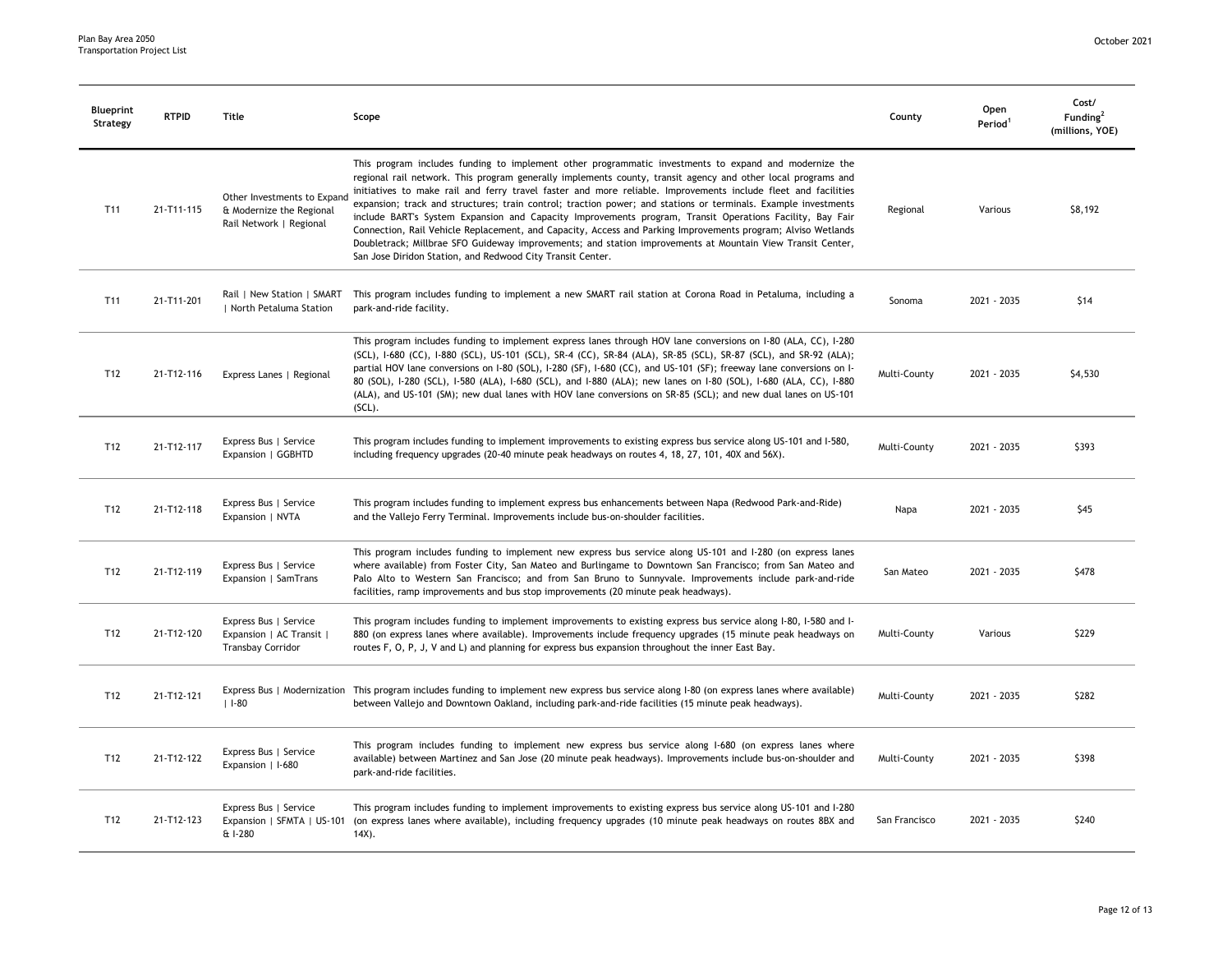| Blueprint<br>Strategy | <b>RTPID</b> | Title                                                                                          | Scope                                                                                                                                                                                                                                                                                                                                                                                                                                                                                                                                                                                                                                                                         | County       | Open<br>Period <sup>1</sup> | Cost/<br>Funding <sup>2</sup><br>(millions, YOE) |
|-----------------------|--------------|------------------------------------------------------------------------------------------------|-------------------------------------------------------------------------------------------------------------------------------------------------------------------------------------------------------------------------------------------------------------------------------------------------------------------------------------------------------------------------------------------------------------------------------------------------------------------------------------------------------------------------------------------------------------------------------------------------------------------------------------------------------------------------------|--------------|-----------------------------|--------------------------------------------------|
| T12                   | 21-T12-124   | $ $ US-101                                                                                     | Express Bus   Modernization This program includes funding to implement improvements to existing express bus service along US-101 between<br>Novato and San Rafael, including bus-on-shoulder facilities.                                                                                                                                                                                                                                                                                                                                                                                                                                                                      | Marin        | 2021 - 2035                 | \$12                                             |
| T12                   | 21-T12-125   | Express Bus   Service<br>Expansion   SolTrans                                                  | This program includes funding to implement improvements to existing regional bus service. Improvements include<br>frequency upgrades (15 minute peak headways), transit signal priority, adaptive signal timing and ramp metering.                                                                                                                                                                                                                                                                                                                                                                                                                                            | Solano       | 2021 - 2035                 | \$26                                             |
| T12                   | 21-T12-126   | Express Bus   Service<br>Expansion   ReX (Basic)  <br>Blue Line (San Francisco to<br>San Jose) | This program includes funding to implement new express bus service along US-101, SR-85 and I-280 (on express<br>lanes where available) between San Francisco (Salesforce Transit Center) and San Jose (Diridon Station).<br>Improvements include high-frequency service (10 minute peak headways) and station area amenities like upgraded<br>local bus stops, taxi/TNC loading zones, and improved bicycle/pedestrian infrastructure.                                                                                                                                                                                                                                        | Multi-County | 2021 - 2035                 | \$633                                            |
| T <sub>12</sub>       | 21-T12-127   | Express Bus   Service<br>Expansion   ReX (Basic)  <br>Red Line (Oakland to<br>Redwood City)    | This program includes funding to implement new express bus service along I-580, I-238, I-880, SR-84 and US-101<br>(on express lanes where available) between Downtown Oakland (19th St BART Station) and Redwood City (Caltrain<br>Station). Improvements include high-frequency service (10 minute peak headways) and station area amenities like<br>upgraded local bus stops, taxi/TNC loading zones, and improved bicycle/pedestrian infrastructure.                                                                                                                                                                                                                       | Multi-County | 2021 - 2035                 | \$635                                            |
| T12                   | 21-T12-128   | Express Bus   Service<br>Expansion   ReX (Premium)<br>Green Line (Vallejo to SFO<br>Airport)   | This program includes funding to implement new express bus service along 1-80, 1-280 and US-101 (on express<br>lanes where available) between Vallejo and San Francisco International Airport. Improvements include high-<br>frequency service (10 minute peak headways); capital improvements such as in-line bus stations on freeways and<br>arterials; and station area amenities like upgraded local bus stops, taxi/TNC loading zones, and improved<br>bicycle/pedestrian infrastructure.                                                                                                                                                                                | Multi-County | 2021 - 2035                 | \$1,220                                          |
| <b>EN01</b>           | 21-EN01-129  | Sea Level Rise Adaptation<br>Infrastructure   SR-37                                            | This program includes funding to implement adaptation infrastructure along the SR-37 corridor from Novato to<br>Vallejo. This program includes actions such as the elevation of critical infrastructure.                                                                                                                                                                                                                                                                                                                                                                                                                                                                      | Multi-County | Various                     | \$5,120                                          |
| <b>EN01</b>           | 21-EN01-130  | Sea Level Rise Adaptation<br>Infrastructure   Regional                                         | This program includes funding to implement adaptation infrastructure in locations that are forecasted to be<br>permanently inundated with two feet of sea level rise by 2050, providing protection from king tides and storms.<br>This program includes actions such as the elevation of critical infrastructure and implementation of ecotone<br>levees, traditional levees, sea walls, and marsh restoration and adaptation. Examples of adapting critical<br>transportation infrastructure include I-880 (ALA), SR-84 (ALA), I-580/US-101/SMART (MRN), BART (MUL), SR-<br>237/VTA (SCL), and US-101 (SM).                                                                  | Regional     | Various                     | \$2,150                                          |
| <b>EN08</b>           | 21-EN08-131  | Clean Vehicle Initiatives  <br>Regional                                                        | This program includes funding to support the adoption and use of clean vehicles, which include more fuel-efficient<br>vehicles and electric vehicles, through purchase incentives and deployment of charging and fueling infrastructure,<br>in partnership with the Air District and the state. These investments would expand existing strategies in MTC's<br>Climate Initiatives Program, which include a vehicle buyback & electric vehicle incentive program; a regional<br>electric vehicle charger network; a clean vehicle feebate program; as well as new requirements for the<br>electrification of Transportation Network Company vehicles and autonomous vehicles. | Regional     | 2021 - 2035                 | \$5,400                                          |
| <b>EN09</b>           | 21-EN09-132  | Regional Transportation<br>Demand Management<br>Initiatives   Regional                         | This program includes funding to support transportation demand management programs through MTC's Climate<br>Initiatives Program, including a wide range of programs that discourage single-occupancy vehicle trips and support<br>use of other travel modes. Programs include the Bay Area Commuter Benefits Program, vanpool programs,<br>bikeshare and carshare services, targeted transportation alternatives programs, and a regional parking fee<br>program.                                                                                                                                                                                                             | Regional     | 2021 - 2035                 | \$500                                            |

Notes:

(1) Open Periods denote when the project is anticipated to open for use. Various indicates the program is anticipated to have project opening dates in both plan periods.

(2) Cost/Funding represents the cost or funding to implement projects and programs. Costs are reflected in year-of-expenditure ("YOE") dollars, and include both capital and operational costs.